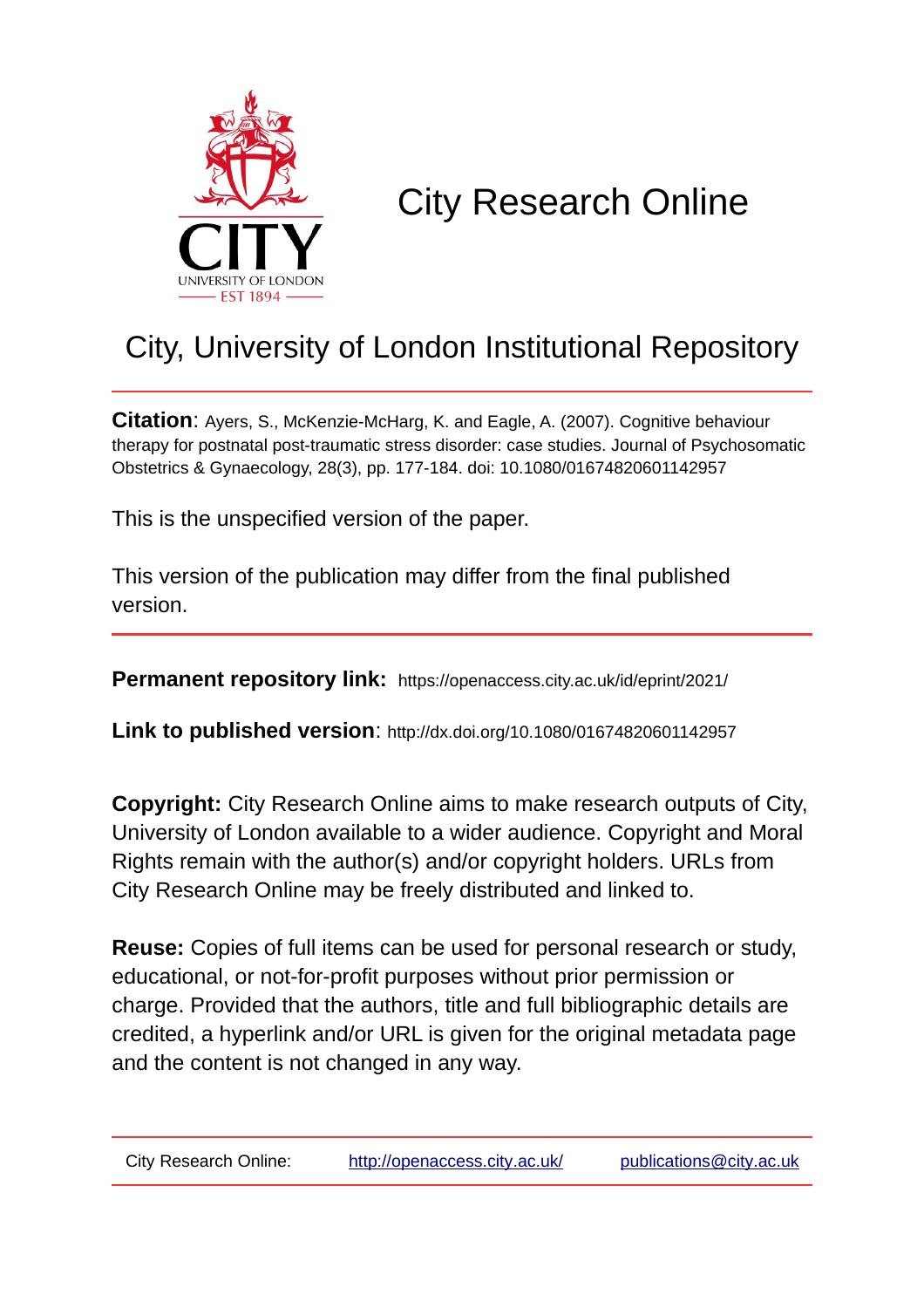### **Cognitive behaviour therapy for postnatal post-traumatic stress disorder: case studies**

Susan Ayers<sup>1</sup>, Kirstie McKenzie-McHarg<sup>2</sup> & Andrew Eagle<sup>3</sup>

<sup>1</sup> Professor of Maternal and Child Health, City University London

<sup>2</sup> Consultant Clinical Psychologist, Warwick Hospital

<sup>3</sup> Consultant Clinical Psychologist, Central and North West London NHS Foundation

Trust

#### **Please cite this paper as:**

Ayers, S., McKenzie-McHarg, K., & Eagle, A. (2007). Cognitive behaviour therapy for postnatal post-traumatic stress disorder: case studies. *Journal of Psychosomatic Obstetrics & Gynaecology*, *28*(3), 177-184.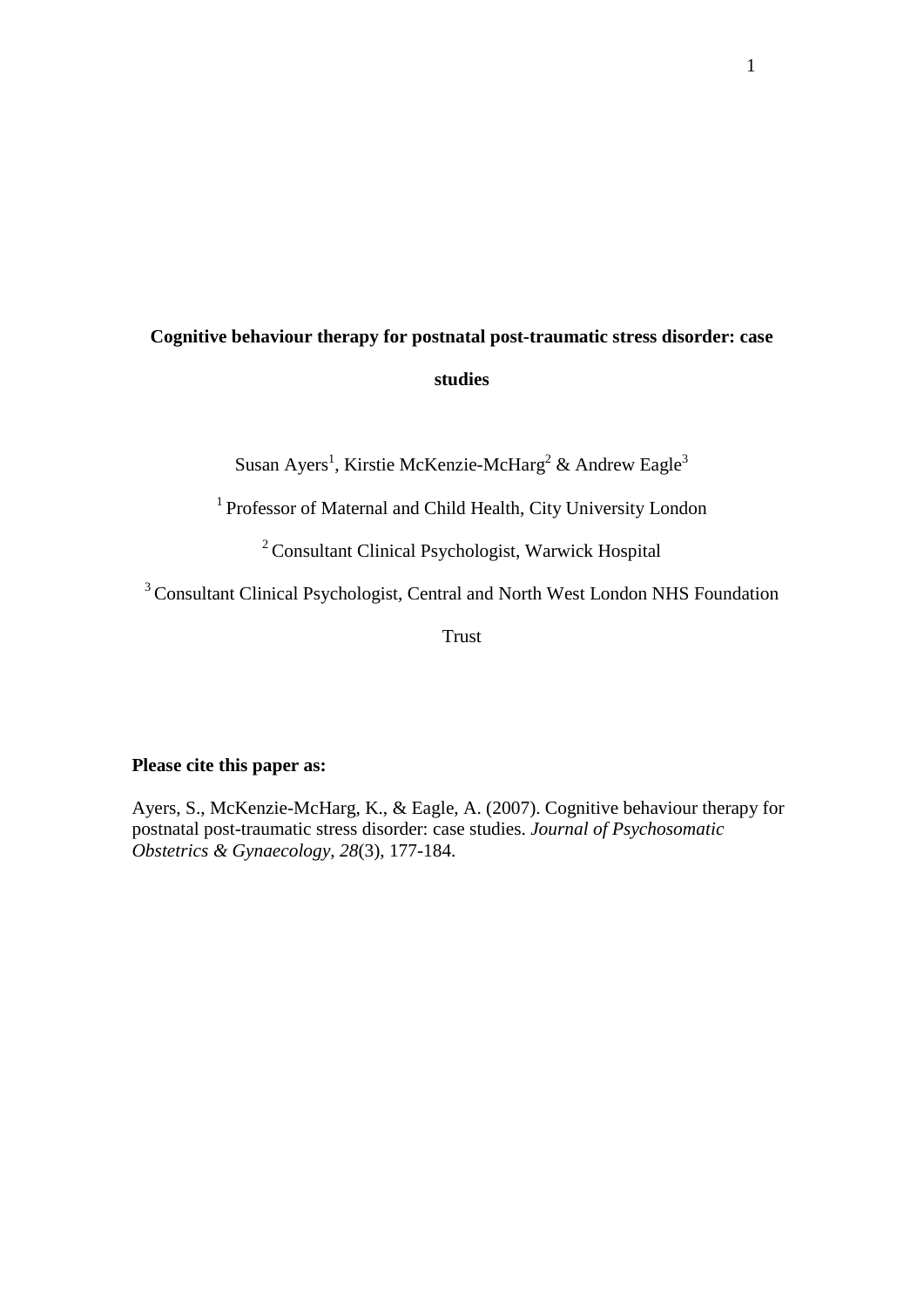#### **ABSTRACT**

**Background:** Approximately 1 to 2 % of women suffer from postnatal post-traumatic stress disorder (PTSD) with wide ranging consequences for these women and their families<sup> $(1)$ </sup>. Appropriate treatment of women who have difficult or traumatic births is not yet established. Evidence in other populations shows cognitive behaviour therapy (CBT) is effective for PTSD and it is therefore the recommended treatment  $(2)$ . However, a recent review of treatments for postnatal distress concluded that descriptions of postnatal counseling are largely generalized and non-specific, which makes them difficult to assess or replicate  $(3)$ .

**Aims & Method:** The current paper therefore aims to describe the use of CBT interventions to treat postnatal distress, and to illustrate common themes or issues that occur in postnatal PTSD. This paper reports two case studies of women with postnatal PTSD and their treatment using CBT.

**Conclusions:** In these cases, CBT was an effective treatment for postnatal PTSD. A number of implications are drawn for the management of pregnancy and labour.

**Key words:** birth, postnatal, post-traumatic stress disorder, cognitive behaviour therapy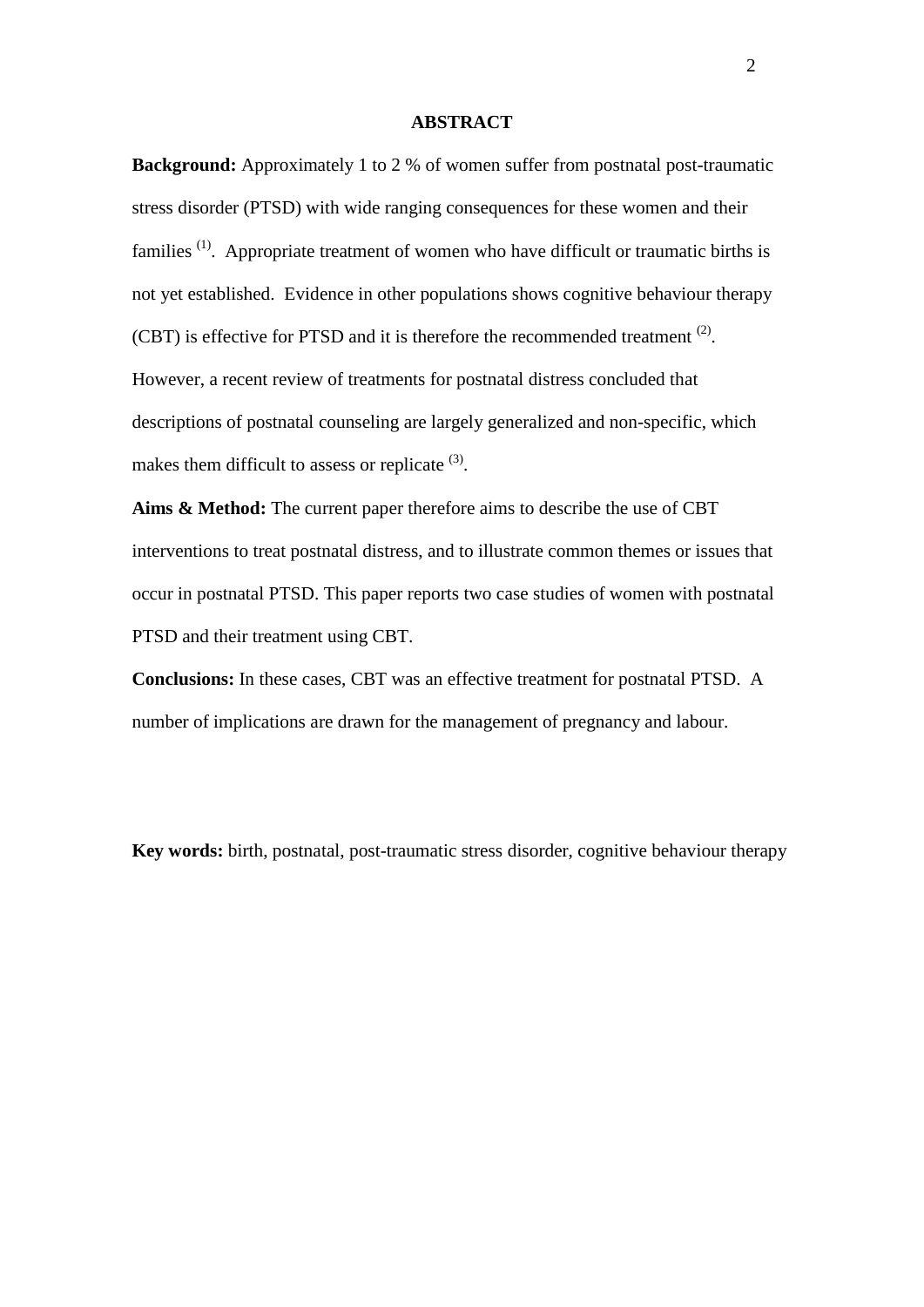#### **Introduction**

Post-traumatic stress disorder (PTSD) following childbirth is increasingly recognised. Research evidence suggests that approximately 30% of women will have moderate or severe symptoms of intrusions or avoidance following childbirth and 1% to 2% of women develop diagnostic PTSD that persists longer than six months after birth  $(4-9)$ . It is uncertain whether postnatal PTSD is etiologically similar to PTSD following other events, and therefore whether similar treatment is appropriate. Evidence suggests that women with symptoms of PTSD after birth tend to have higher symptoms of intrusions and lower symptoms of avoidance than PTSD in other medical patients <sup>(10)</sup>. In addition, a larger proportion of women appear to recover spontaneously from postnatal symptoms of PTSD than women following other traumatic events such as rape  $(11, 12)$ 

Research looking at factors associated with postnatal PTSD finds similar vulnerability factors to those found for PTSD following other events, such as a history of trauma or psychological problems. This indicates that postnatal PTSD is likely to have a similar etiology to PTSD after other events. In addition, postnatal PTSD is associated with obstetric factors, such as type of delivery, but not consistently so  $<sup>(1)</sup>$ .</sup> These findings suggest the usual psychological approach to mental health, where it is assumed that vulnerability will be exacerbated in the presence of high stress (a diathesis-stress approach), is also appropriate for postnatal PTSD. This approach emphasises that whether a woman develops PTSD will be influenced to varying degrees by pre-existing vulnerability and beliefs, the events of birth, and postnatal factors such as additional stress, support, and the meaning attached to the events of birth and initial symptoms of PTSD.

3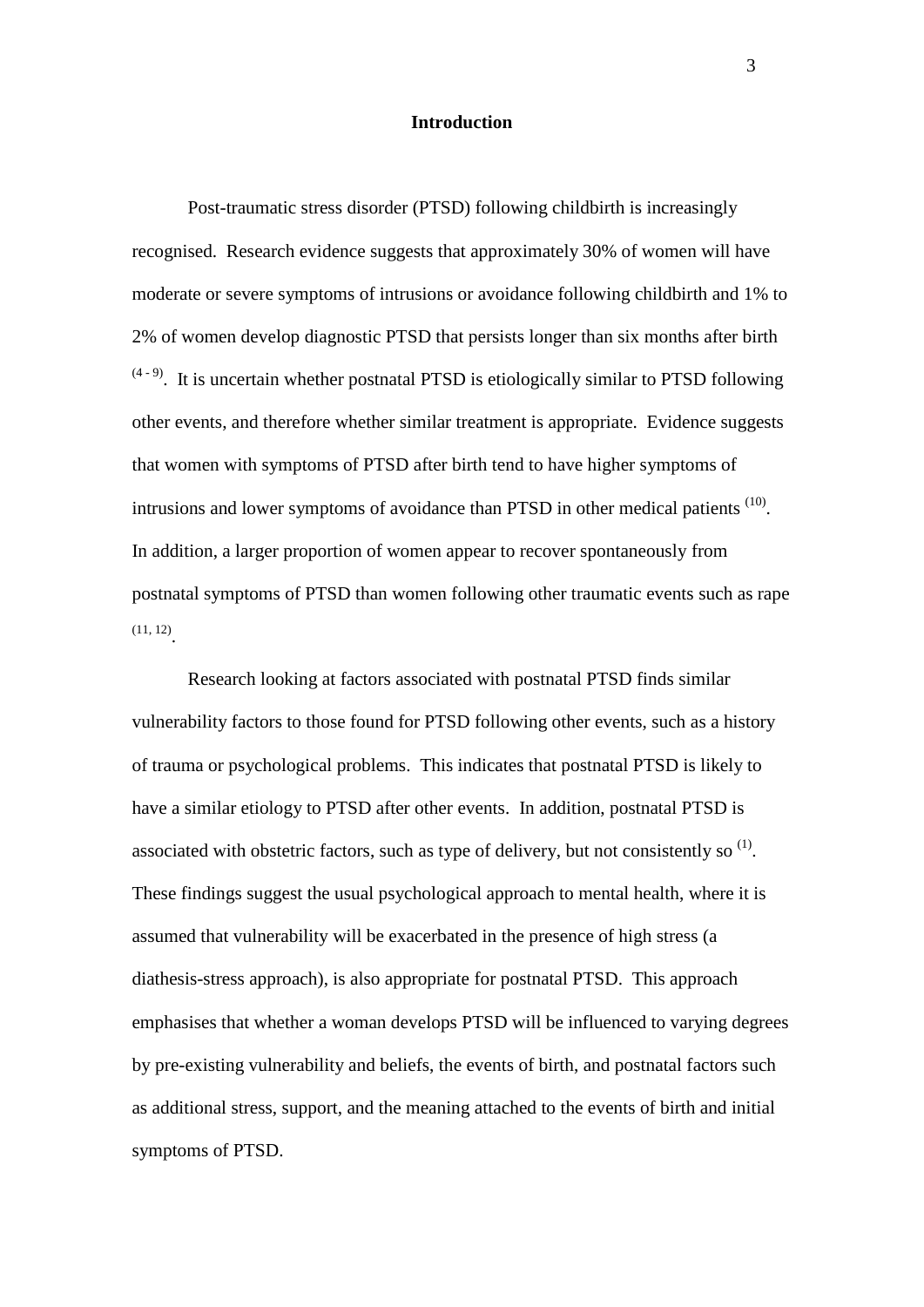In the UK, 94% of hospitals provide postnatal services for women who have difficult births. Most of these services (78%) are midwife-led or obstetrician-led debriefing services  $(13)$  which usually consist of women going through their medical notes with a midwife or doctor to get a better understanding of what happened during birth. Although medical debriefing is not the same as psychological debriefing it is similar in that it is usually one session only, which could increase distress and leave women without further support.

Research into the efficacy of postnatal debriefing has mixed results. Five randomised controlled trials have found either that debriefing reduces symptoms of postnatal depression  $(14)$  and PTSD  $(15)$  or that it has no effect  $(16 - 18)$ . Two of the trials that found no effect had samples of over 1,000 women. Current UK guidelines therefore recommend against the use of debriefing for PTSD<sup> $(2)$ </sup>. Internationally, most guidelines on the treatment of PTSD recommend the use of psychotherapy such as cognitive behaviour therapy (CBT) and, in severe cases or cases with comorbidity, medication (usually selective serotonin reuptake inhibitors)  $(2, 19)$ .

A recent review of psychological interventions for postnatal distress concluded that descriptions of interventions are largely generalized and non-specific, which makes them difficult to replicate  $(3)$ . A key issue in deciding how to treat postnatal PTSD is whether it is the same as PTSD following other events; and therefore whether treatment protocols developed for PTSD in other populations are appropriate for postnatal women. The fact that postnatal PTSD appears to be etiologically similar to PTSD following other events supports the use of CBT for postnatal PTSD. However, childbirth is qualitatively different to other traumatic events because it can be very positive for some women. Even when childbirth is perceived as traumatic, women often perceive the baby as a positive outcome.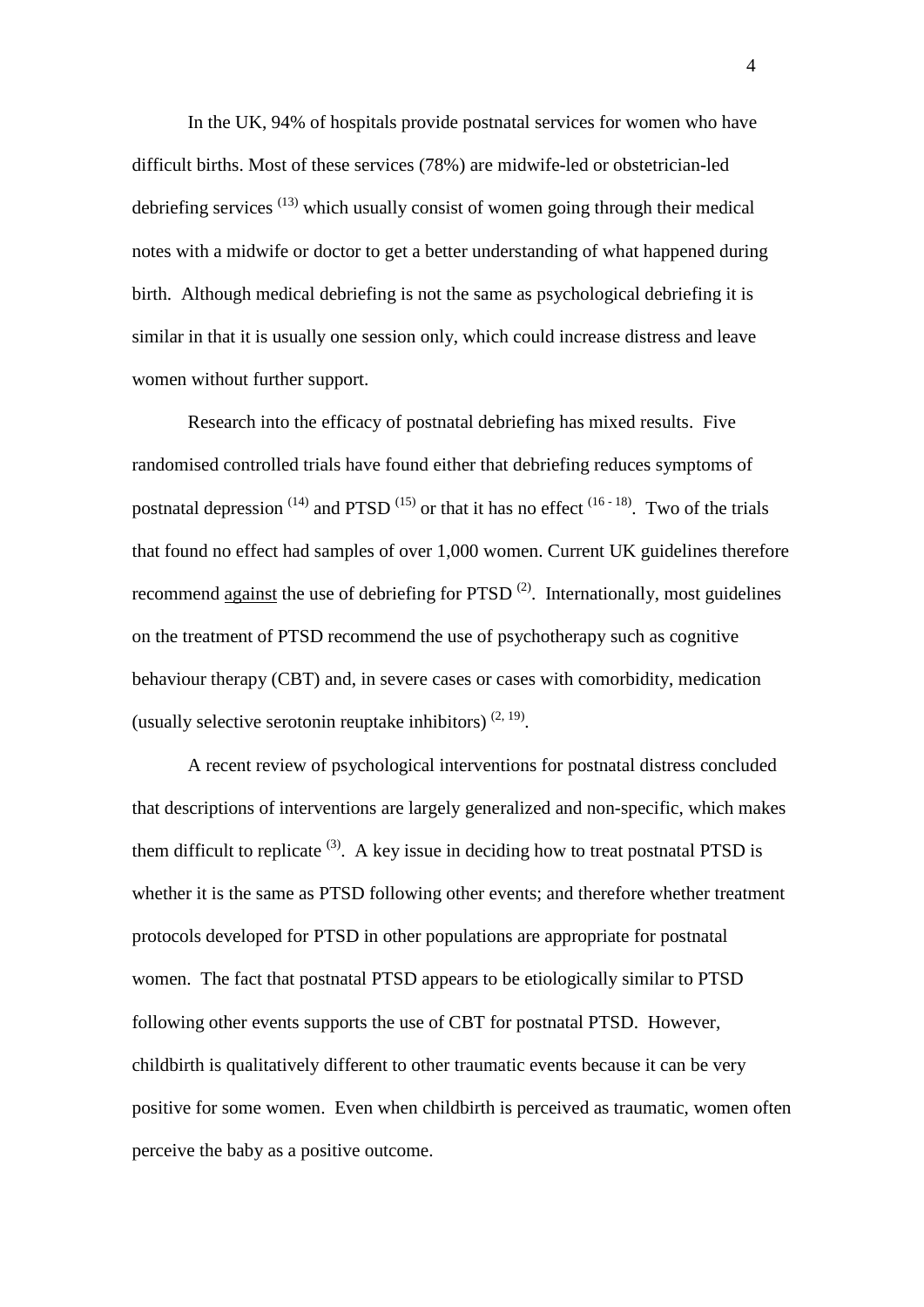There are also issues in treating postnatal PTSD that are probably unique to this group, both in terms of recurrent themes that arise, and the effect it has on women's relationships with others. For example, sexual avoidance and secondary fear of childbirth (tocophobia) have been reported  $(20, 21)$ . Qualitative research suggests that attachment problems can occur, but not consistently so and they vary in nature  $(22, 23)$ . For example, some women do not bond with their baby and subsequently report feelings of guilt and not being normal. Conversely, some women may overcompensate and become anxiously attached to the baby, especially if birth involves threat to the life of the infant.

Similar to PTSD following other events, women with postnatal PTSD also differ in their presentation. Some women have predominantly primary emotions, such as fear, and others have predominantly secondary emotions, such as shame or guilt, which are determined more by postnatal appraisal of events and the woman's role in these events. These different presentations have implications for treatment, as fear may be more responsive to exposure techniques, whereas secondary emotions may respond better to cognitive reappraisal techniques  $(24)$ . Individual differences in symptom presentation and issues that are unique to postnatal PTSD therefore mean CBT protocols should be applied flexibly in response to each woman's experience and needs.

The current paper aims to illustrate common themes or issues that occur in postnatal PTSD and the use of CBT with this group. This is achieved by examining two case studies of women who received CBT for postnatal PTSD: one case in which fear predominated, and a second case in which anger and shame predominated. We use these case studies to highlight common themes or issues that occur in postnatal PTSD, to illustrate the use of CBT interventions with this group, and to emphasise the importance of a diathesis-stress understanding of postnatal PTSD.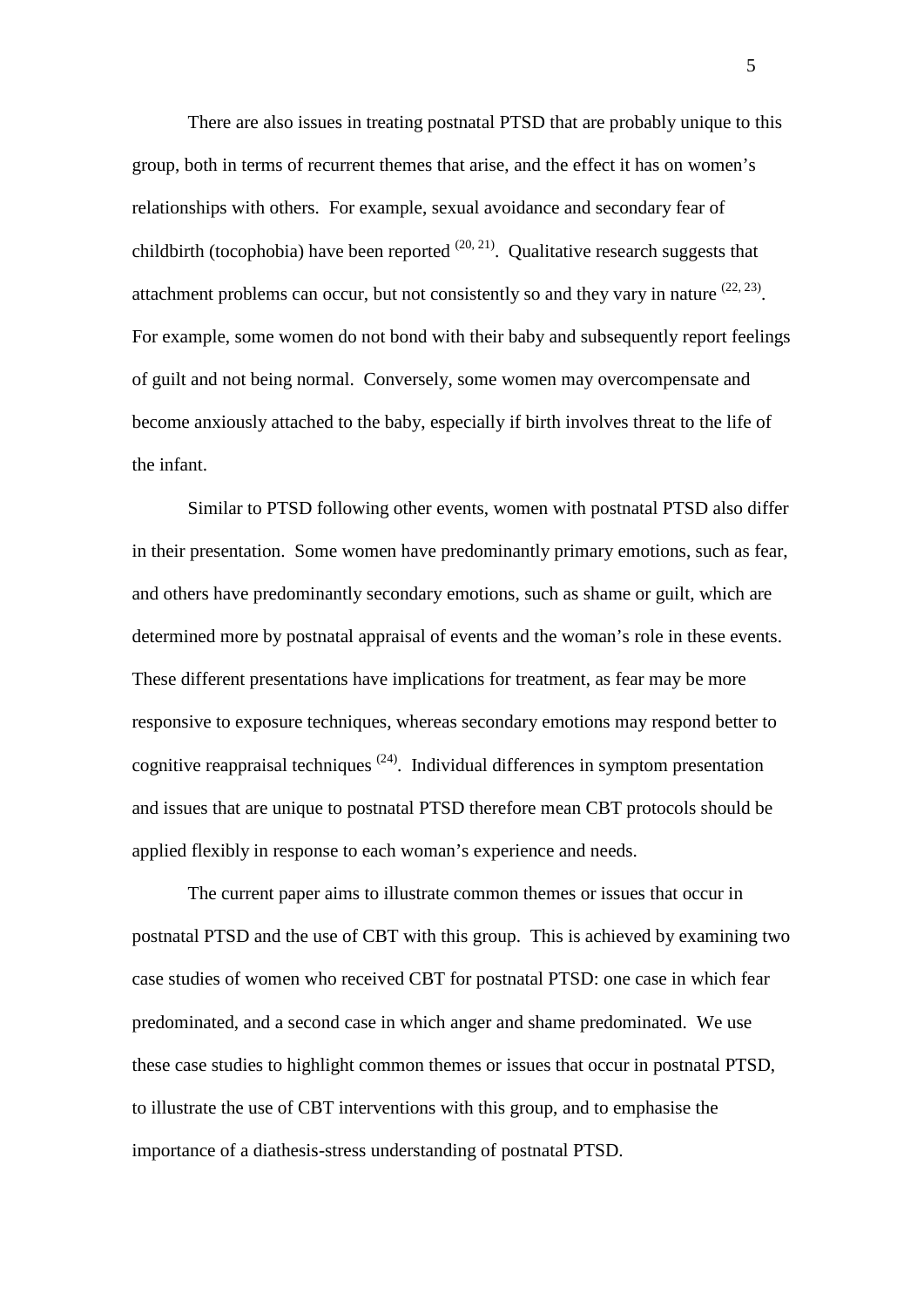#### **Case One: Sarah**

On presentation, Sarah was 35 years old. Her daughter was born 14 months previously and was the result of a planned pregnancy. Sarah had a termination of an unwanted pregnancy when she was 19 years old, which she kept a secret for 16 years because she thought people would judge her negatively. Sarah was very anxious during pregnancy because she was scared of disclosing the abortion and worried that something might go wrong with the pregnancy as retribution for having an abortion. During her pregnancy Sarah had frequent bleeding and a colposcopy was carried out to investigate. Sarah's waters broke before term and her labour was induced three days later. There was confusion over the induction and Sarah arrived at hospital for what she thought was a routine check and was immediately admitted for induction. At this point she panicked because she was unprepared, had no personal belongings with her, and her husband was not present. The midwife attending Sarah's birth was not sympathetic to Sarah's high levels of anxiety. Following a painful internal examination during which Sarah cried and asked the midwife to stop, the midwife said "if you think that's painful, what are you going to be like giving birth?" From this point onwards Sarah's labour and delivery was characterised by pain, very high levels of distress, and fear of the midwife who continued to be brusque and unsympathetic towards Sarah. Sarah said 'the midwife was barking at me…I brought my barriers up completely and was petrified… I didn't know what was right and what was wrong'.

After 25 hours Sarah was only one centimetre dilated so her daughter was delivered by emergency caesarean section, during which Sarah thought she might die. Sarah reported starting to feel the caesarean half way through the procedure and was given morphine. She reported dissociating during the caesarean and cannot remember anything for 12 hours after the delivery. She said the first few months after the birth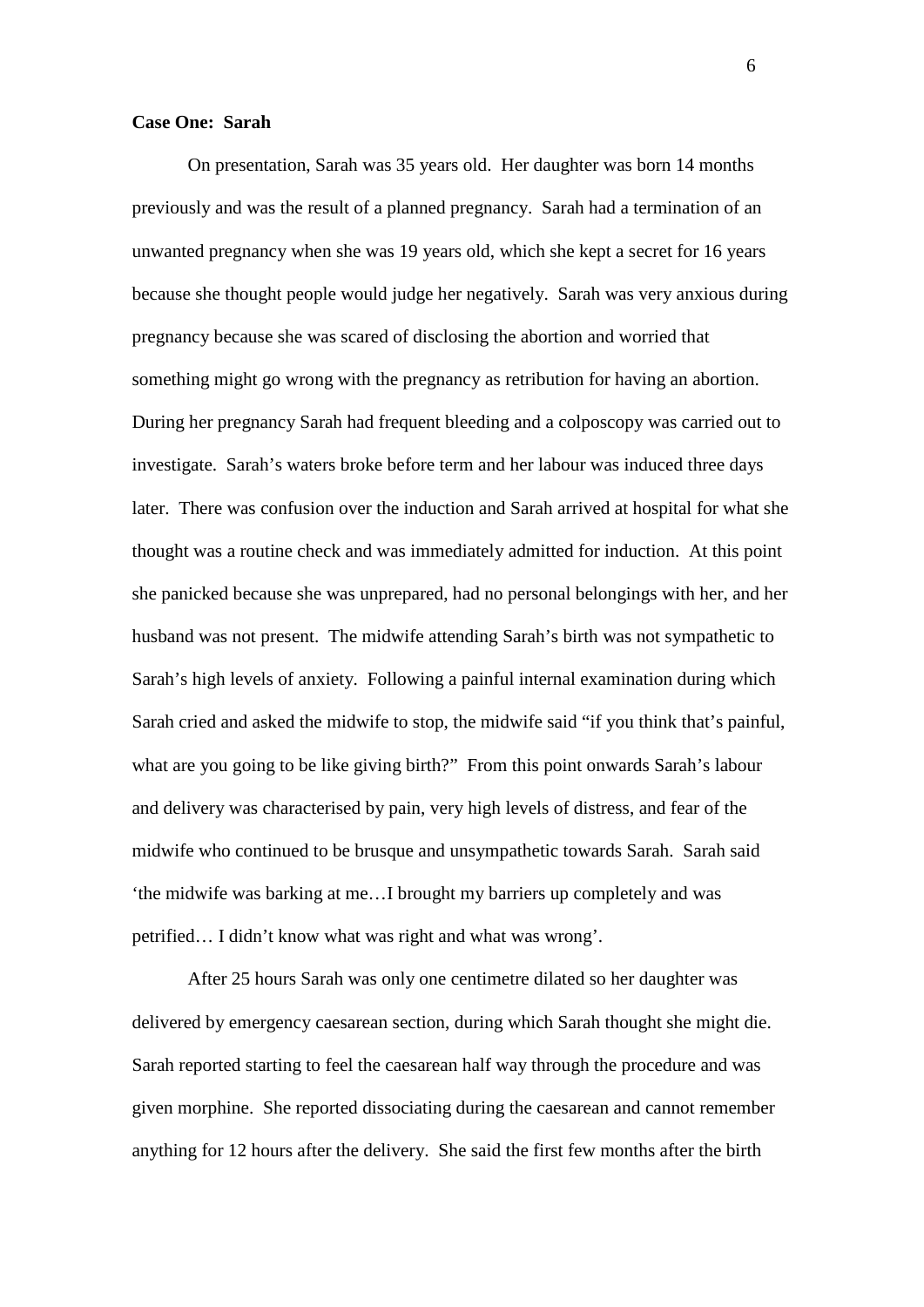"are a blur" and it took her a year to bond with her daughter. The main themes of Sarah's birth experience seemed to be (i) feeling terrified, vulnerable and out of control; (ii) high levels of confusion and later dissociation; and (iii) confirmation of her belief that others will judge her and hurt her through her experience with the midwife.

Four months after birth Sarah was diagnosed with postnatal depression by her primary care physician. She was treated with antidepressants and attended a local support group for postnatal depression. When Sarah first attended therapy, 14 months after birth, she was highly distressed because coming to hospital triggered memories of her birth experience. During this session she appeared to be reliving the birth experience and was frightened, crying and shaking. She had the full range of PTSD symptoms in the form of flashbacks, nightmares, strong physical and emotional reactions to reminders of birth, feeling emotionally numb yet crying all the time. Her flashbacks were about seeing herself lying in the delivery room, feeling helpless and terrified, with the midwife coming in through the door. Sarah had only mild symptoms of depression at the time she attended therapy and was reducing her dose of antidepressants.

The formulation put together during therapy with Sarah is shown in Figure 1 and includes premorbid events and beliefs. A formulation is formally defined as "a provisional map of a person's presenting problems that describes the territory of the problems and explains the processes that cause and maintain the problems"  $(26)$ . Figure 1 shows that Sarah had core beliefs about herself as being stupid and a failure; and about others that they would judge her and hurt her. Sarah's beliefs were reinforced by the abortion, her birth experience, and being diagnosed as having postnatal depression, which she interpreted as meaning she was a failure and couldn't cope. Sarah therefore had conditional beliefs such as "If I tell people about the abortion/birth/depression they

7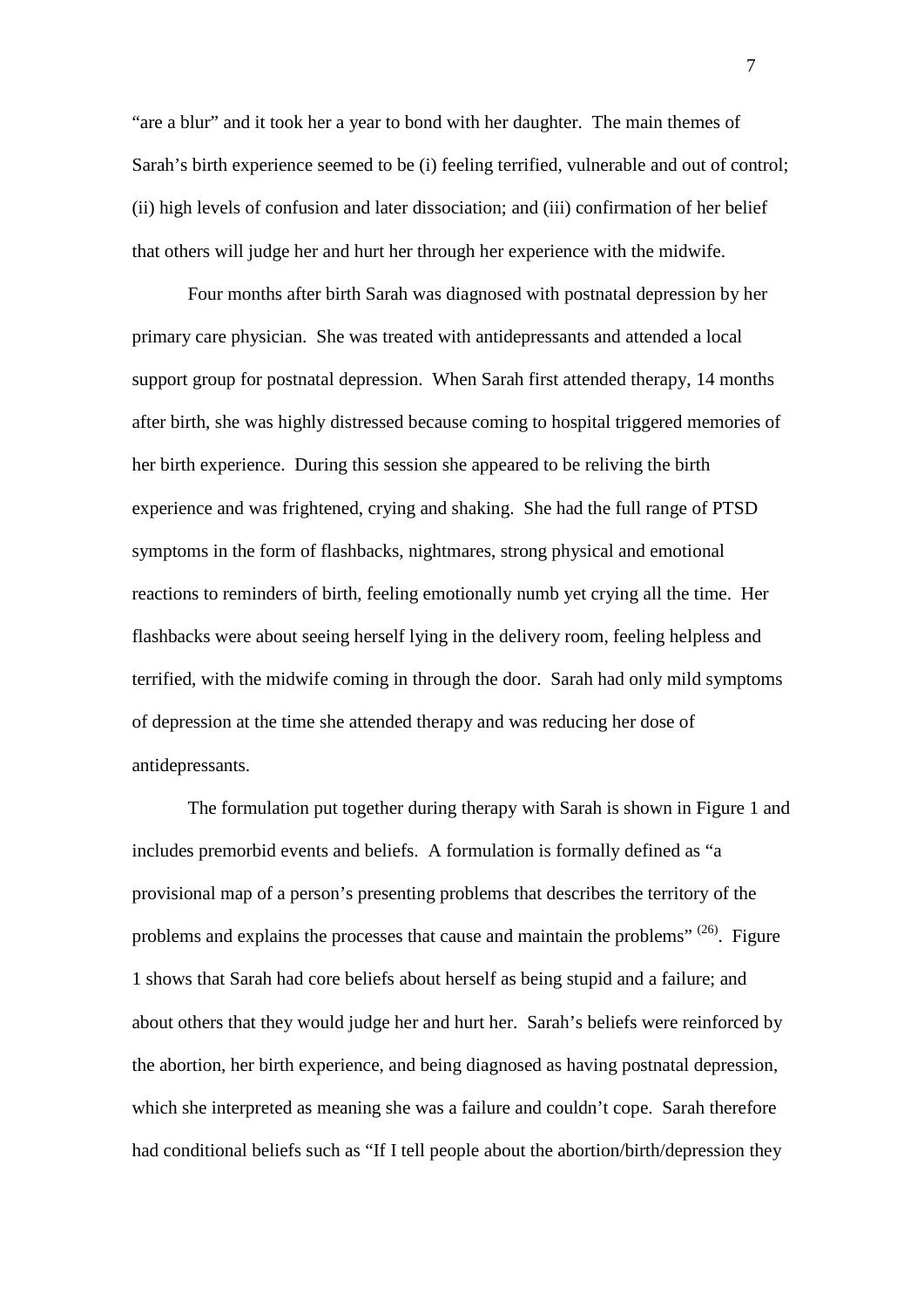will judge me", "If I am upset people will think I am weak". Sarah had frequent negative automatic thoughts that were congruent with her core beliefs such as "I can't cope", "I am a failure" and about others, such as "they don't want to know", "how could they not care?" Sarah's compensatory strategies were to conceal the abortion, birth, or mental health problems to avoid being judged.

#### - insert Figure 1 about here -

Treatment consisted of using different cognitive and behavioural techniques to address Sarah's symptoms of PTSD and underlying beliefs about herself and others. An anonymous survey was carried out of other's opinions of Sarah's abortion to challenge her belief that others would judge her. This survey described the circumstances under which Sarah fell pregnant and had an abortion and asked people what they would think of her, whether they would judge her, and what they would do in the same situation. 16 people who did not know Sarah completed the survey and responses included proabortion and anti-abortion views. This survey dramatically changed Sarah's beliefs about herself, the abortion, what others would think of her, and the importance she placed on other's views.

Reliving exercises were carried out in sessions where Sarah went over the events of the birth. Hotspots (particularly emotive events during the birth) were identified. The main hotspot was around the midwife's actions and Sarah's continued fear of the midwife. Exercises were therefore used to change Sarah's appraisals of these events, such as using a role-play to act out confronting the midwife and reduce Sarah's fear. A visit was made to the labour ward to also help Sarah overcome her fear and avoidance. Visualisation exercises were used to rescript her flashbacks (e.g. imagining different healthcare professionals in the delivery room with her, instead of the midwife) and positive reformulation was used to consolidate changes in Sarah's beliefs. Ten sessions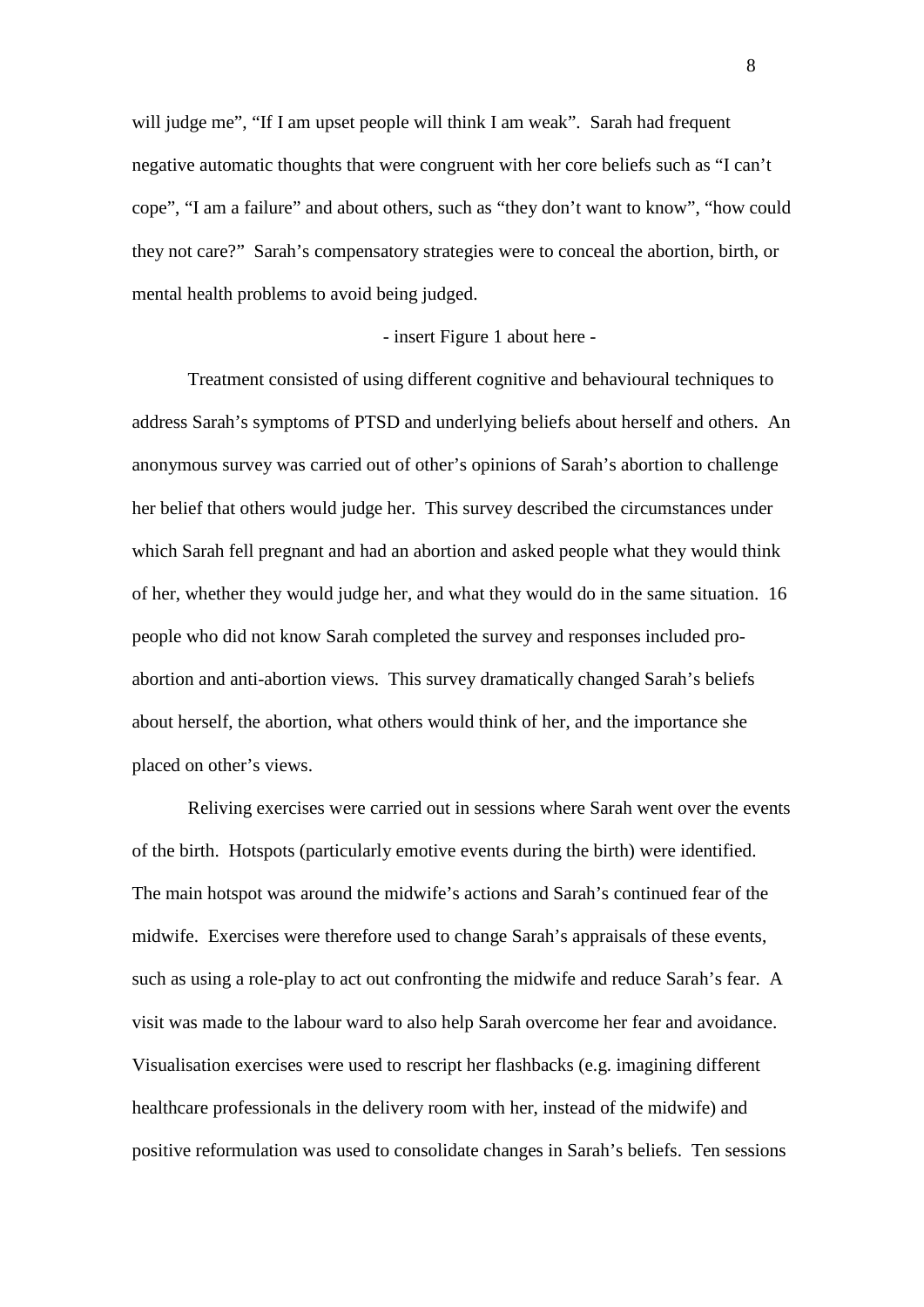of treatment resulted in Sarah's PTSD symptoms disappearing and her beliefs about herself and others being modified.

#### **Case Two: Juliet**

On presentation, Juliet was 32 years old. Her daughter had been born 8 months earlier and was the result of a planned first pregnancy. Juliet's pregnancy was straightforward. Her labour lasted 32 hours, and Juliet experienced difficulty breathing due to her asthma. The midwife called the obstetrician as labour was progressing slowly and Juliet was offered the option of caesarean section "at some point in the next few hours if things do not speed up". Juliet felt that she was not coping well, and wanted a caesarean immediately, but lacked the confidence to ask. Her husband encouraged her to continue with a vaginal birth, and she felt very resentful about this. An instrumental delivery, using forceps, was thought necessary so an episiotomy was done to prevent tearing. Juliet was then rushed into the operating theatre as the baby appeared to be in distress, and it was thought that an emergency caesarean section would need to be performed. However, her daughter was born vaginally with forceps and Juliet sustained a third degree tear. On the second postnatal day, Juliet experienced faecal incontinence. She was extremely embarrassed and ashamed by this and felt humiliated. She continued to experience incontinence for the first postnatal week, and was discharged home on day 8. She was depressed by this time, and spent the first two weeks at home in bed, refusing to get up. Her relationship with her daughter remained positive.

Although Juliet was coping better when she presented for therapy, there were still multiple problems. Juliet felt dirty most of the time. She blamed herself and her husband for the traumatic birth, believing that they should have demanded a caesarean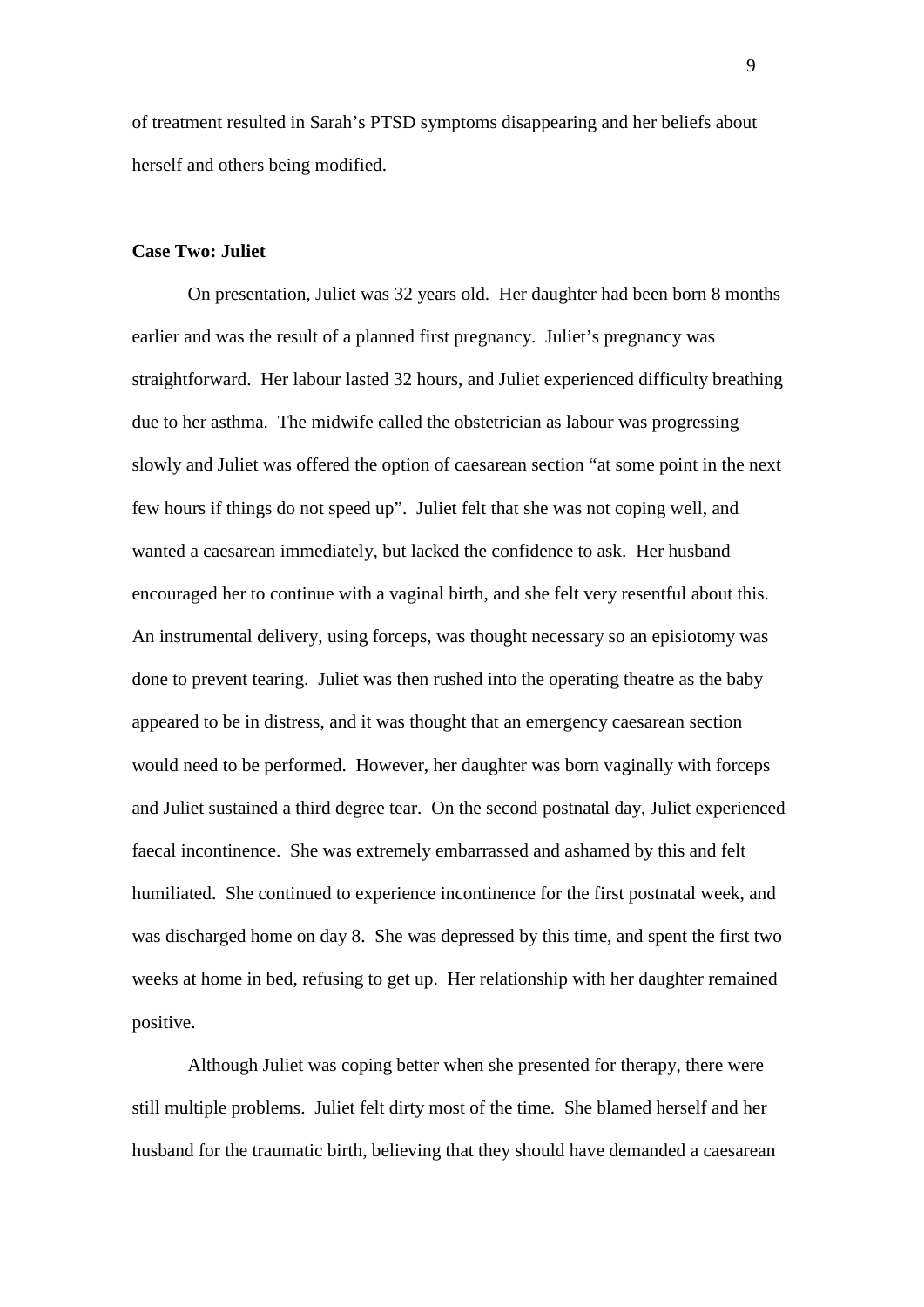section earlier in the labour. She additionally blamed the hospital staff for not intervening more quickly. Juliet and her husband were fighting a great deal of the time and the couple had not been sexually intimate since the birth. Juliet was still experiencing some incontinence of urine on a very occasional basis, and was incontinent of wind. She was receiving regular physiotherapy and physically her symptoms were improving. However, her confidence and self-esteem remained extremely low and she was still moderately depressed as well as experiencing the full range of PTSD symptoms in the form of intense anger outbursts, poor sleep, flashbacks to the postnatal incontinence, avoidance of the labour ward and emotional numbing in addition to a degree of postnatal depression.

Appointments were initially offered to Juliet alone, but her husband began attending appointments soon afterwards as many of the problems were shared. On completing an assessment, a formulation was agreed with the couple, which is shown in Figure 2.

#### - insert Figure 2 about here -

Figure 2 shows the way in which Juliet's thoughts about her experience of faecal incontinence led to a complex pathway with two separate negative outcomes, both mediated by her feeling of extreme humiliation. As a first outcome, Juliet felt a lack of self-confidence stemming from her belief that she was dirty, and her humiliation about this. She believed that she smelled bad, and that others did not want to spend time with her. As a result, she had withdrawn from all her social activities and her self-confidence was very low. As a second outcome, the humiliation, coupled with her own vulnerability, led her to think that it was her own fault that she had experienced the incontinence. She felt that she should have been more demanding in terms of wanting a caesarean section.Her belief that she could have changed her own negative outcome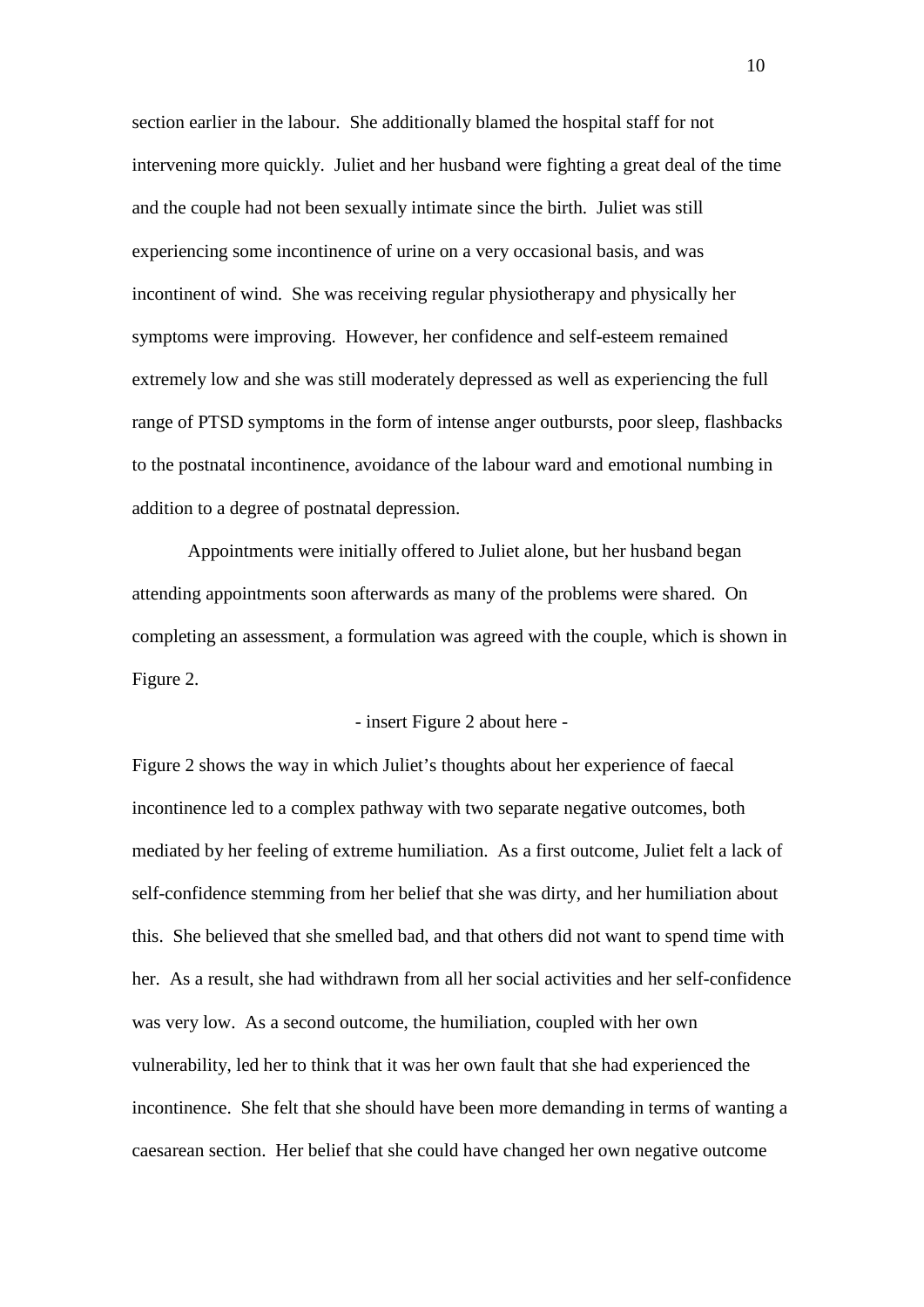led her to feel intensely angry and helpless. These feelings were bolstered by a negative spiral in which Juliet would hear stories of other negative birth outcomes from friends, family or in the media, feeding her thought that these negative events should not occur ever again. Each time she heard another story, her feelings of anger and helplessness intensified.

Treatment used different techniques in an effort to address Juliet's symptoms of PTSD and depression as well as addressing the issues of anger and low self-confidence. Several visits to the labour ward and the theatre were made to overcome Juliet's avoidant behaviour. A reliving exercise was undertaken using visualisation. This was taped and Juliet listened to the tape on a regular basis until her distress began to lessen, in conjunction with cognitive reappraisal in order to manage her negative beliefs about herself. Juliet was encouraged to increase her activity and exercise level to help her manage her depression. Couples therapy was also used as the relationship between Juliet and her husband had become increasingly strained and there was no sexual intimacy. Approximately 12 sessions of treatment saw Juliet's PTSD symptoms disappear; her depression lessen, and her relationship with her husband much improved.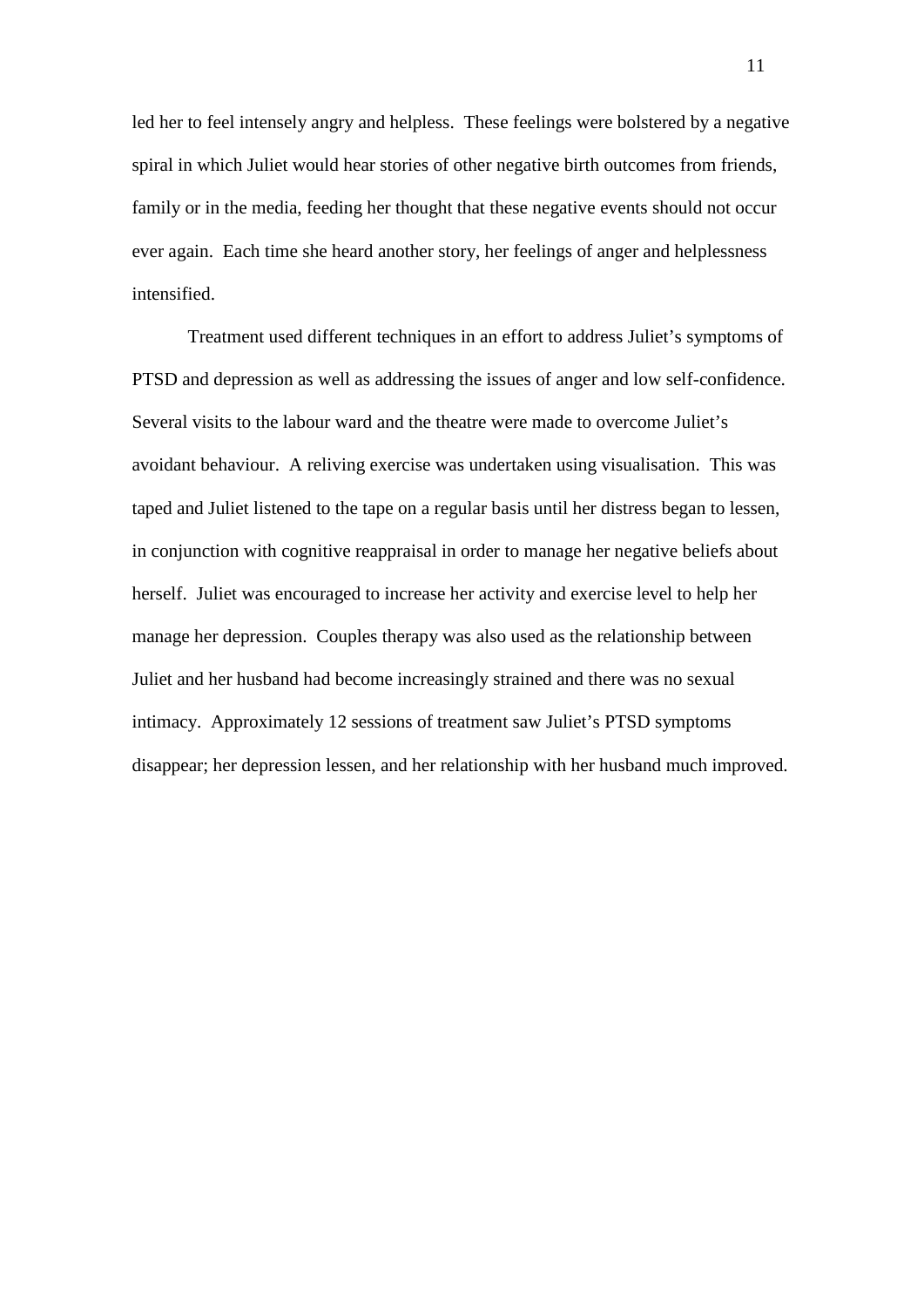#### **Discussion**

These case studies highlight a number of differences and similarities between women with postnatal PTSD. Sarah's case is an example of PTSD where fear predominates, although she did have shame and anxiety about the abortion, which predated birth. Sarah's case clearly shows how events in Sarah's past and her core beliefs influenced her perception and experience of both pregnancy and birth. It therefore highlights the importance of taking a diathesis-stress approach to postnatal PTSD. Juliet's case is an example of PTSD where anger and shame predominates. These emotions seemed to be the result of the nature of the traumatic event (faecal incontinence) and the meaning that Juliet attached to this, such as what it meant about her. The importance of the meaning attached to events in whether women develop postnatal PTSD is illustrated by the finding that 5% to 9% of women suffer from faecal incontinence after birth  $^{(25)}$  yet only 1% to 2% of women develop postnatal PTSD. Juliet's formulation is therefore more specific to the birth event and her subsequent thoughts and emotions.

This use of formulations is central to CBT. Formulations are developed in conjunction with the patient to summarise important factors in the development of the problem, and to show how thoughts, emotions, and behaviour interact to perpetuate this problem. Formulations help inform women about the CBT model, understand how their current behaviour maintains the problem, and are used to guide treatment (for example, through targeting particular thought processes or behaviours that maintain the problem). However, as these examples show, formulations can be used to look at specific thoughts and emotions in response to an event (as in Juliet's case), or to look more generally at premorbid events and beliefs and how they interact with an event to determine a negative cycle of thoughts, emotions and behaviour (as in Sarah's case). For example,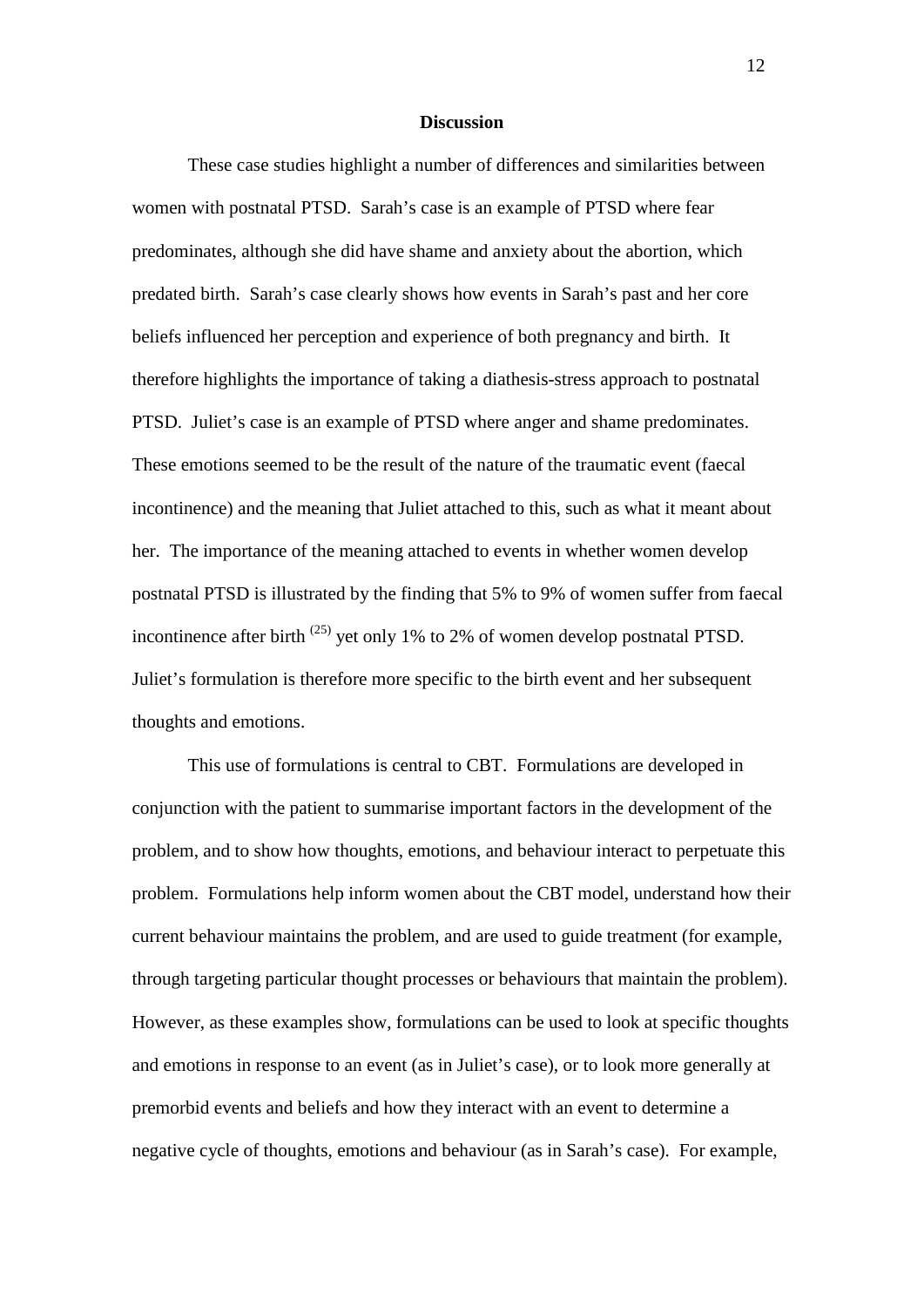with Sarah it was clear that treatment should also address her thoughts and feelings about the termination of pregnancy because it strongly influenced her current beliefs and appraisals of herself and others.

These case studies also illustrate how treatment is tailored to individual needs. Both cases involved using reliving and exposure to lessen the distress and avoidance associated with birth. For example, both women visited the labour ward, which helped them face the anxiety associated with the birth and therefore decrease their avoidance of reminders of the birth. Cognitive reappraisal was also used in both cases to change appraisals of birth, themselves, and others. This combination of reliving, exposure, and cognitive reappraisal techniques is central to the treatment of PTSD using CBT. Other techniques used differed between the two cases. Juliet was encouraged to increase activity levels to tackle her depression and given couples therapy with her husband to address the problems between them. Sarah's treatment included a behavioural experiment (survey) to challenge her beliefs about the abortion, and role-play to confront her fear of the midwife who attended her birth.

In general, these case studies illustrate how the role of beliefs and appraisal is central in postnatal PTSD. In one theory of PTSD, Janoff-Bulman (1992)<sup>(27)</sup> highlights the importance of existing assumptions and how a traumatic event can shatter these assumptions. This seems particularly relevant to postnatal PTSD where some women, like Sarah, have shattered assumptions about their own mortality and trust in health professionals. This can lead to beliefs about lack of safety because women have been in a situation where they thought they might die at an unexpectedly young age (i.e. increased threat) and health professionals were not able to prevent this or, in some cases, made the problem worse (i.e. shattering of the assumption that if their life is threatened health professionals will save them). Women therefore have the combined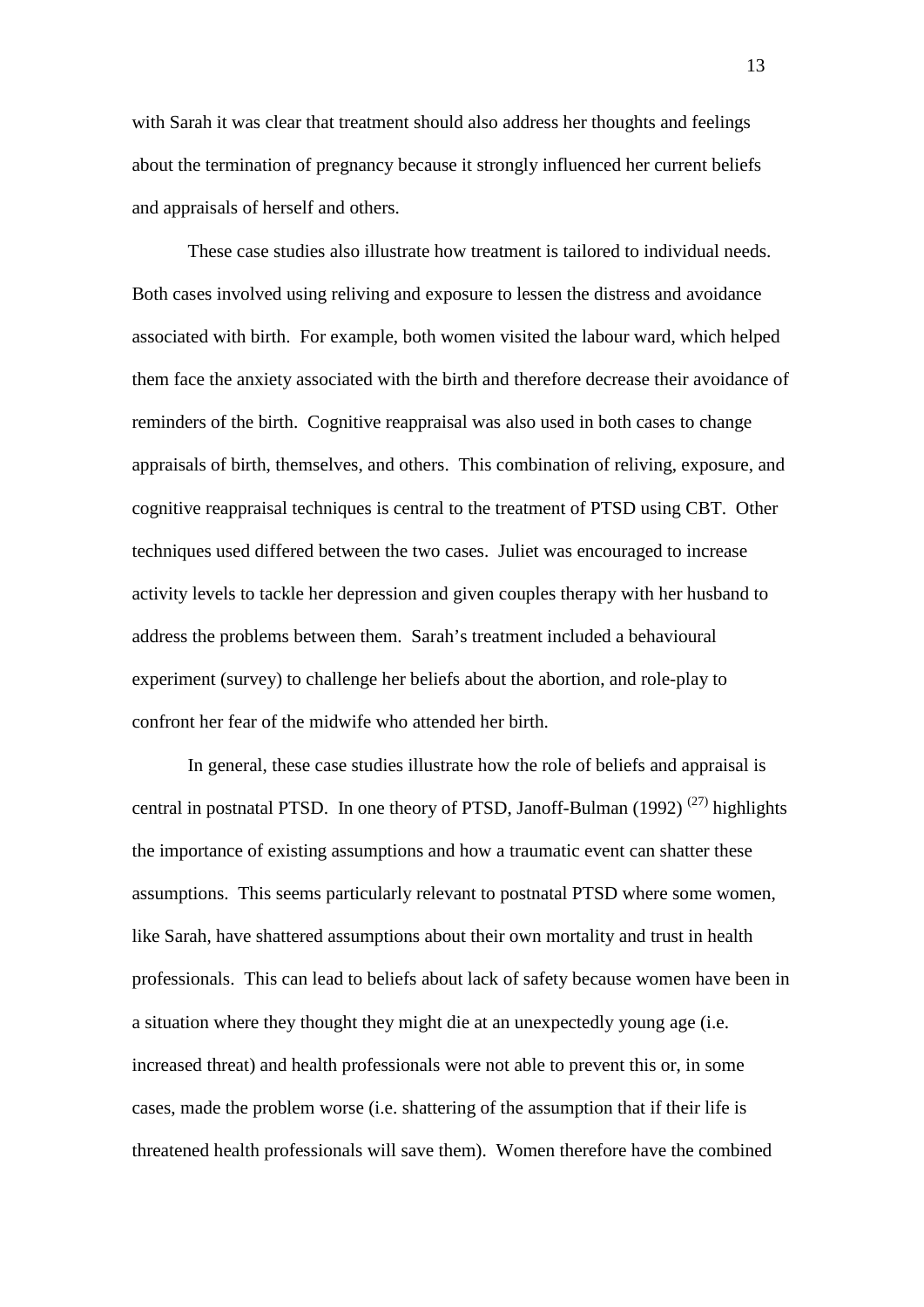problem of increased threat (e.g. "I could die at any time") coupled with a loss of confidence in health professionals (e.g. "they won't help me/save me"). This leads to ongoing anxiety and fear of future illness, pregnancy and birth. In a few cases this can result in severe health anxiety as well as postnatal PTSD.

#### Implications for the management of pregnancy and birth

These case studies highlight many factors that are relevant to health professionals involved in the management of pregnancy and birth. Firstly, Sarah's case illustrates how previous events and beliefs will influence women's perceptions and emotional responses to pregnancy and birth, as well as their expectations of birth. Therefore, health professionals need to be aware that relatively simple procedures, like reporting obstetric or sexual history, can be very difficult for some women and make them highly anxious. Health professionals also need to ensure that procedures such as developing a birth plan are completed within a context of explanation that the outcome may not be as planned for numerous reasons. Similarly, sensitive management of events during birth can make a critical difference to women's experience and appraisal of these events. For example, if Juliet's faecal incontinence had been normalised and dealt with more sympathetically at the time she might not have appraised it as being her fault. Similarly, if Sarah had had a supportive midwife or been reassured that she would not die during the emergency caesarean section she might not have experienced such intense fear and life threat. Research has established that when people are anxious they are more likely to notice threat or interpret ambiguous events as threatening  $(28)$ . Therefore, when dealing with emergency situations that are not life threatening, health professionals should try to reassure women of this fact.

Secondly, Juliet's case illustrates that postnatal PTSD can arise not only from the labour and delivery but also from the consequences of birth. Health professionals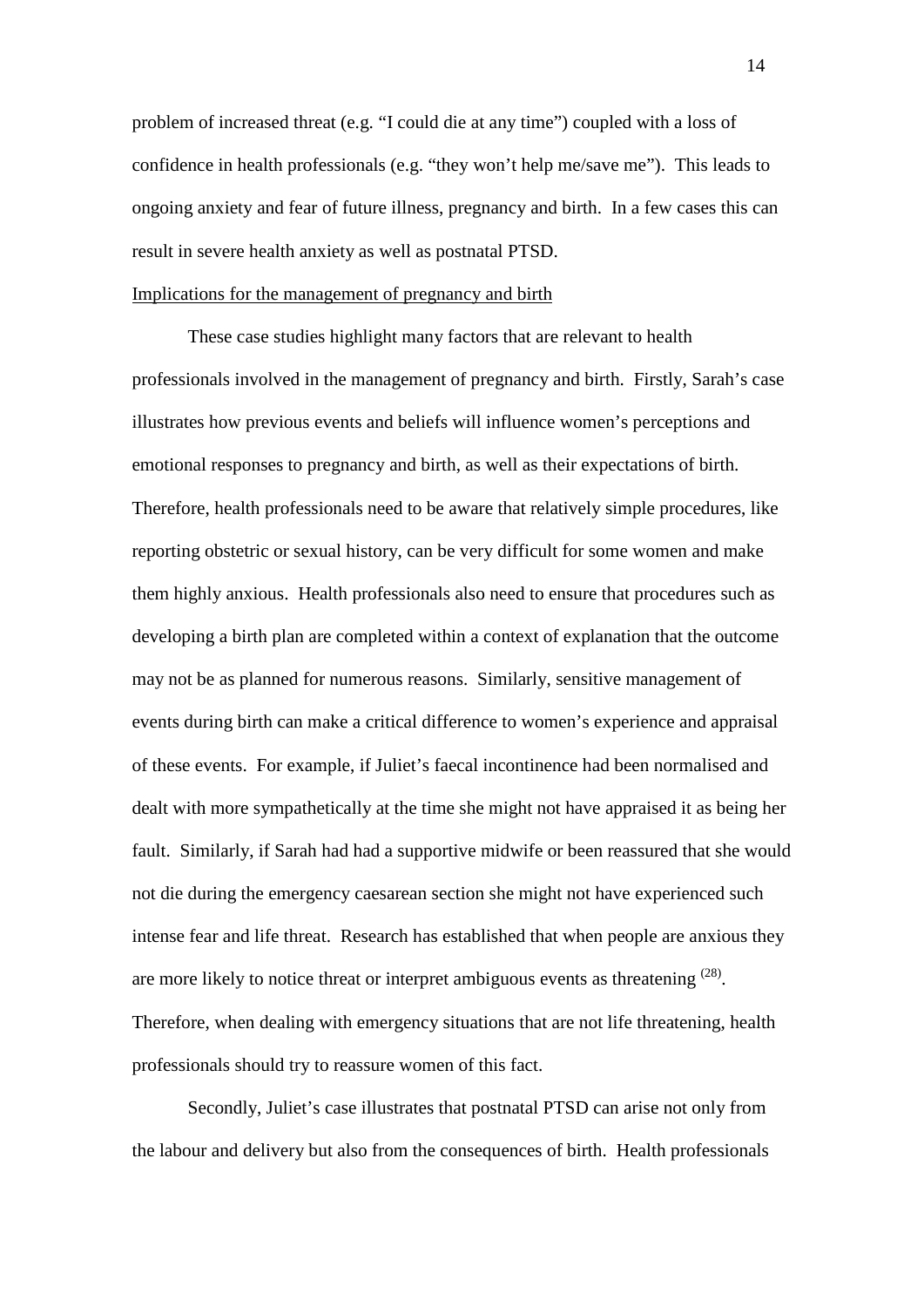therefore need to be aware that women are still vulnerable to trauma in the postnatal period if there are ongoing problems with themselves and/or the baby. Related to this is that severity of obstetric events does not necessarily determine whether women get postnatal PTSD. For example, these case studies illustrate how a woman does not have to be in a situation where her life, or the baby's life, is actually threatened for her to perceive it as such and to become traumatised.

Third, these case studies illustrate how postnatal PTSD an occur in addition to postnatal depression. PTSD is often comorbid with depression and it is unclear whether depression develops at the same time, or as a consequence of PTSD  $^{(29, 30)}$ . Despite this, Sarah's case shows it is possible for symptoms of depression to be treated and reduce yet PTSD symptoms remain. This raises issues around the recognition and diagnosis of both postnatal PTSD and postnatal depression. Increasing awareness of postnatal PTSD among primary care physicians and community practitioners should help address this. More generally, it is important to recognise that women with postnatal PTSD are very anxious and avoidant of reminders of birth. This, in turn, can result in avoidance of contact with health professionals and hospitals or women being very anxious when they do have contact with health professionals in these settings. This, combined with loss of confidence in health professionals, can also mean women are very sensitive to feeling judged, not listened to, or not taken seriously.

Finally, these case studies demonstrate how CBT can be an effective treatment for postnatal PTSD, particularly if protocols and techniques are tailored to the issues that arise for different individuals. It is possible that counseling would also be effective for postnatal PTSD, although studies of counselling women after emergency caesarean do not indicate that it is effective for PTSD symptoms<sup>(31)</sup>. There is therefore a need for further research evaluating the efficacy of different therapeutic treatments, such as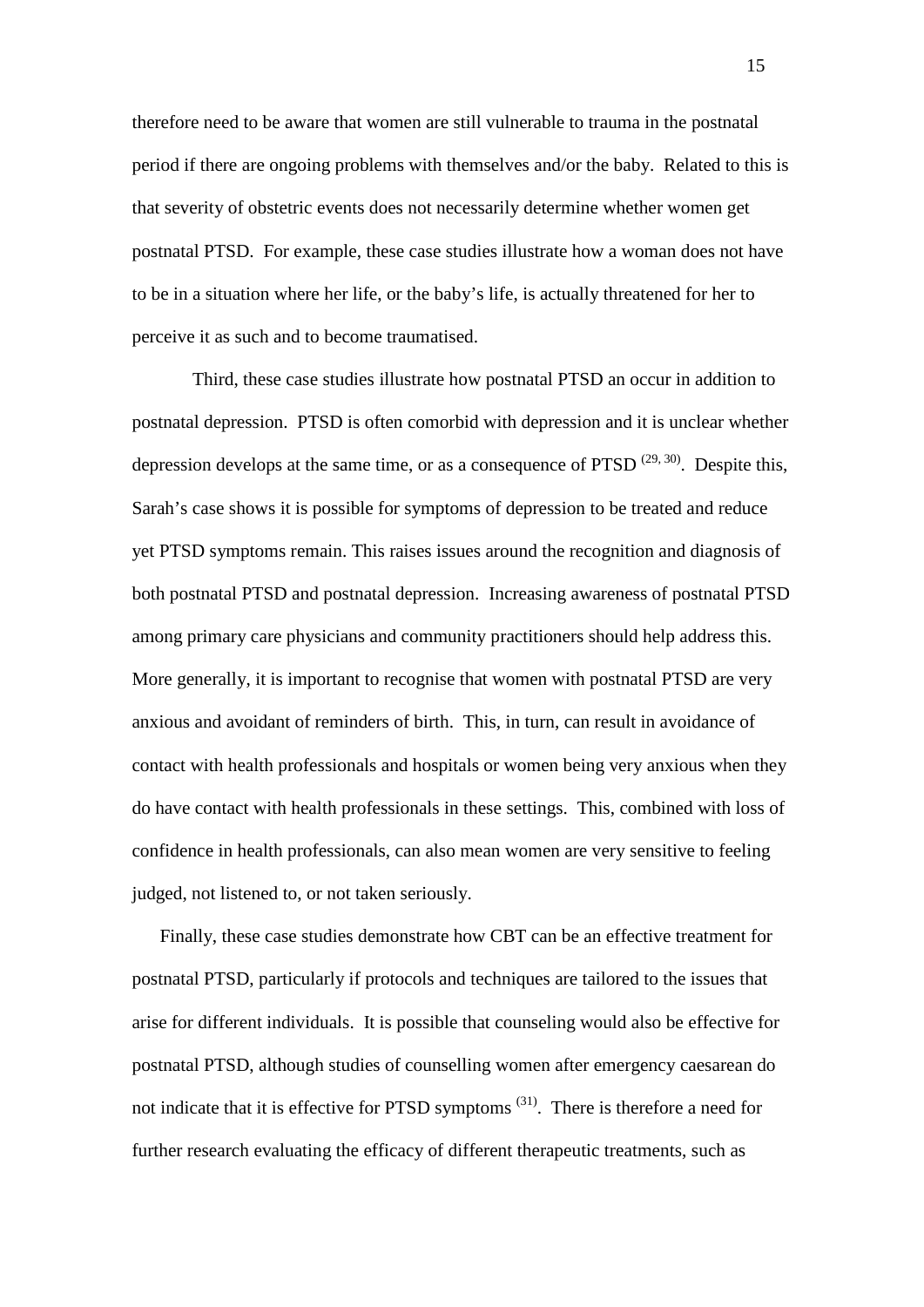counseling and CBT, for postnatal PTSD. The success of the case studies reported here, however, supports the drive for perinatal mental health services to be available to women, as proposed by a recent UK report on maternal deaths  $(32)$ . Possibilities of screening women between one and three months after birth and targeting interventions at women who score highly on PTSD measures also need to be explored.

In conclusion, these case studies highlight a number of similarities and differences between women with postnatal PTSD and we have used them to discuss common themes and illustrate the application of CBT to postnatal PTSD. They also emphasise the importance of taking a diathesis-stress approach to postnatal PTSD. A number of implications can be drawn from these case studies for the management of pregnancy and birth and for clinical practice. Increasing awareness of postnatal PTSD will also inform the diagnosis and treatment of women with this disorder.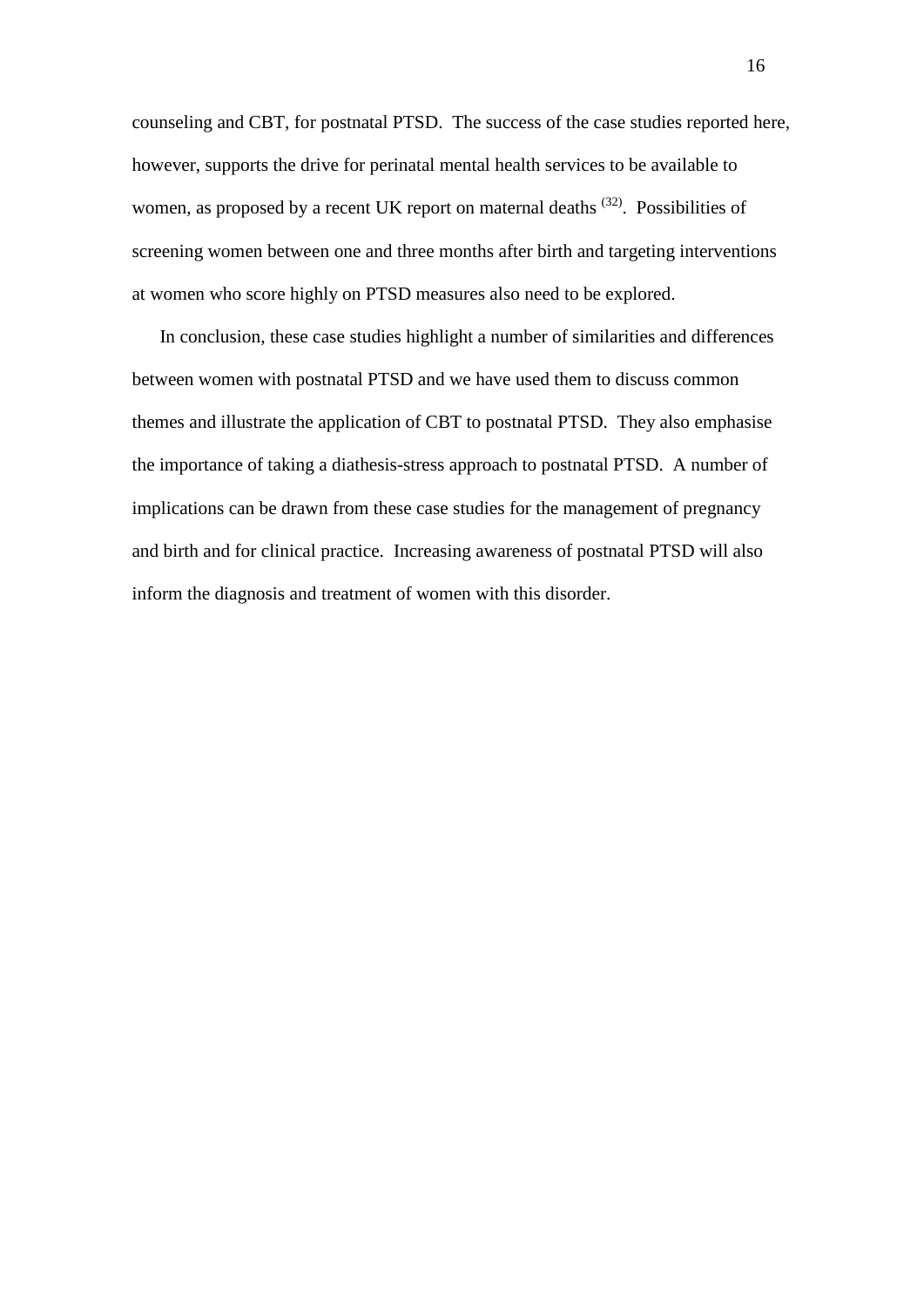#### **References**

- 1. Ayers, S. Delivery as a traumatic event: prevalence, risk factors, and treatment for postnatal posttraumatic stress disorder. Clinical Obstetrics & Gynecology 2004; 47(3): 552-567.
- 2. National Institute for Health and Clinical Excellence. Post-Traumatic Stress Disorder Clinical Guideline 2005.
- 3. Gamble, J. & Creedy, D. Content and processes of postpartum counseling after a distressing birth experience: a review. Birth 2004; 31(3): 213-218.
- 4. Ayers, S., & Pickering, A.D. Do women get post-traumatic stress disorder as a result of childbirth? A prospective study of incidence. Birth 2001; 28(2): 111-118.
- 5. Creedy D. K., Shochet, I. M., & Horsfall, J. Childbirth and the development of acute trauma symptoms: incidence and contributing factors. Birth 2000; 27(2): 104-11.
- 6. Czarnocka, J., & Slade, P. Prevalence and predictors of post-traumatic stress symptoms following childbirth. British Journal of Clinical Psychology 2000; 39: 35-51.
- 7. Soderquist, J., Wijma, K., & Wijma, B. Traumatic stress after childbirth: the role of obstetric variables. Journal of Psychosomatic Obstetrics & Gynecology 2002; 23: 31-39.
- 8. Soet, J.E., Brack, G.A., & Dilorio, C. Prevalence and predictors of women's experience of psychological trauma during childbirth. Birth 2003; 30(1): 36-46.
- 9. Wijma, K., Soderquist, J. & Wijma, B. Posttraumatic stress disorder after childbirth; A cross sectional study. Journal of Anxiety Disorders 1997; 11: 587-597.
- 10. Tedstone, J.E., & Tarrier, N. Posttraumatic stress disorder following medical illness and treatment. Clinical Psychology Review 2003; 23: 409-448.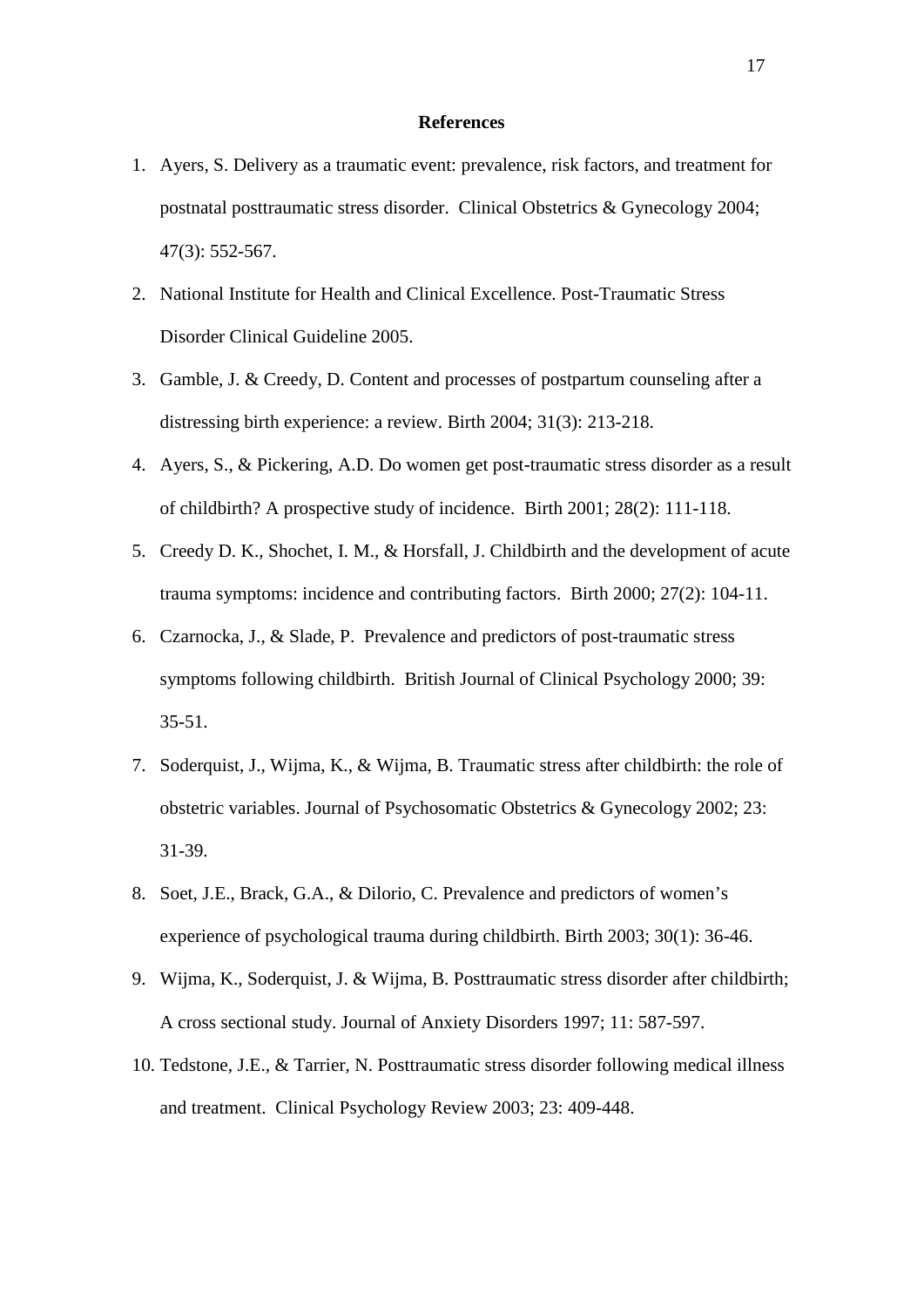- 11. Rothbaum, B., Foa, E., Riggs, D., Murdock, T., & Walsh, W. A prospective examination of post-traumatic stress disorder in rape victims. Journal of Traumatic Stress 1992; 5: 455-475.
- 12. Wenzel, A., Haugen, E.N., Jackson, L.C., Brendle, J.R. Anxiety symptoms and disorders at eight weeks postpartum. Journal of Anxiety Disorders 2005; 19: 295- 311.
- 13. Ayers, S., Claypool, J., & Eagle, A. What happens after a difficult birth? Postnatal services for birth trauma in the UK. British Journal of Midwifery (submitted).
- 14. Lavender, T., & Walkinshaw, S. A. Can midwives reduce postpartum psychological morbidity? A randomised trial. Birth 1998; 25: 215-219.
- 15. Gamble, J., Creedy, D., Moyle, W., Webster, J., McAllister, M., & Dickson, P. Effectiveness of a counseling intervention after a traumatic childbirth: a randomised controlled trial. Birth 2005; 32(1): 11-19.
- 16. Kershaw, K., Jolly, J., Bhabra, K., & Ford, J. Randomised controlled trial of community debriefing following operative delivery. British Journal of Obstetrics  $\&$ Gynaecology 2005; 112: 1504-1509.
- 17. Priest, S.R., Henderson, J., Evans, S.F., & Hagan, R. Stress debriefing after childbirth: a randomised controlled trial. Medical Journal of Australia 2003; 178: 542-545.
- 18. Small, R., Lumley, J., Donohue, L., Potter, A., Waldenstrom, U. Randomised controlled trial of midwife led debriefing to reduce maternal depression after operative childbirth. British Medical Journal 2000; 321: 1043-47.
- 19. Foa, E.B., Davidson, J. R.T., & Frances, A. The expert consensus guideline series: Treatment of posttraumatic stress disorder. Journal of Clinical Psychiatry 1999; 60 (Suppl 16).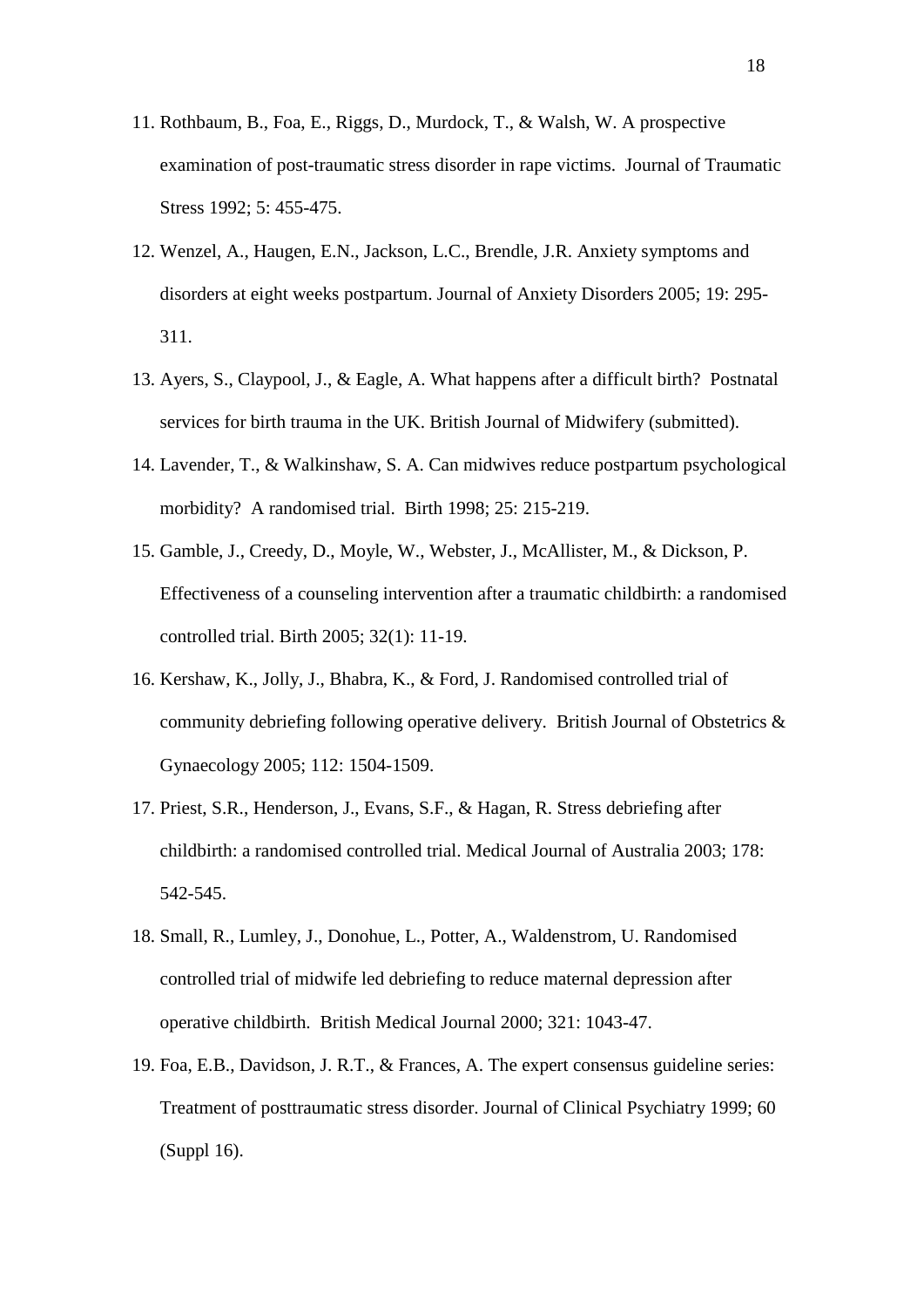- 20. Hofberg, K., & Brockington, I. Tokophobia: an unreasoning dread of childbirth: a series of 26 cases. British Journal of Psychiatry 2000; 176: 83–85.
- 21. O'Driscoll, M. Midwives, childbirth and sexuality. British Journal of Midwifery 1994; 2(1): 39-41.
- 22. Nicholls K. & Ayers S. Childbirth-related post-traumatic stress disorder in couples: a qualitative study. British Journal of Health Psychology (submitted).
- 23. Ayers S., Waring H. & Eagle A. The effects of childbirth-related post-traumatic stress disorder on women and their relationships: a qualitative study. Psychology, Health & Medicine (submitted).
- 24. Rothbaum, B.O., Meadows, E.A., Resick, P., & Foy, D.W. Cognitive-Behavioural Therapy. In E.B. Foa, T.M. Keane & M.J. Friedman (Eds.) Effective Treatments for PTSD. New York: The Guilford Press: 1990.
- 25. Bugg, G.J., Hosker, G.L., & Kiff, E.S. Routine symptom screening for postnatal urinary and anal incontinence in new mothers from a district. International Urogynecology Journal and Pelvic Floor Dysfunction 2005; 16(5): 405-408.
- 26. Bieling, P.J., & Kuyken, W. Is cognitive case formulation science or science fiction? Clinical Psychology: Science and Practice 2002; 10(1): 52-69.
- 27. Janoff-Bulman, R. Shattered Assumptions: Towards a New Psychology of Trauma. New York: Free Press: 1992.
- 28. Mogg, K., & Bradley, B.P. Selective attention and anxiety: A cognitivemotivational perspective. In T. Dalgleish and M. Power (Eds.) Handbook of Cognition and Emotion. Chichester, UK: John Wiley & Sons Ltd: 1992: pp145-170.
- 29. Breslau, N., Davis, G.D., Andreski, P., Peterson, E.L. & Shultz, L.R. Sex differences in posttraumatic stress disorder. Archives of General Psychiatry 1997; 54: 1044-1048.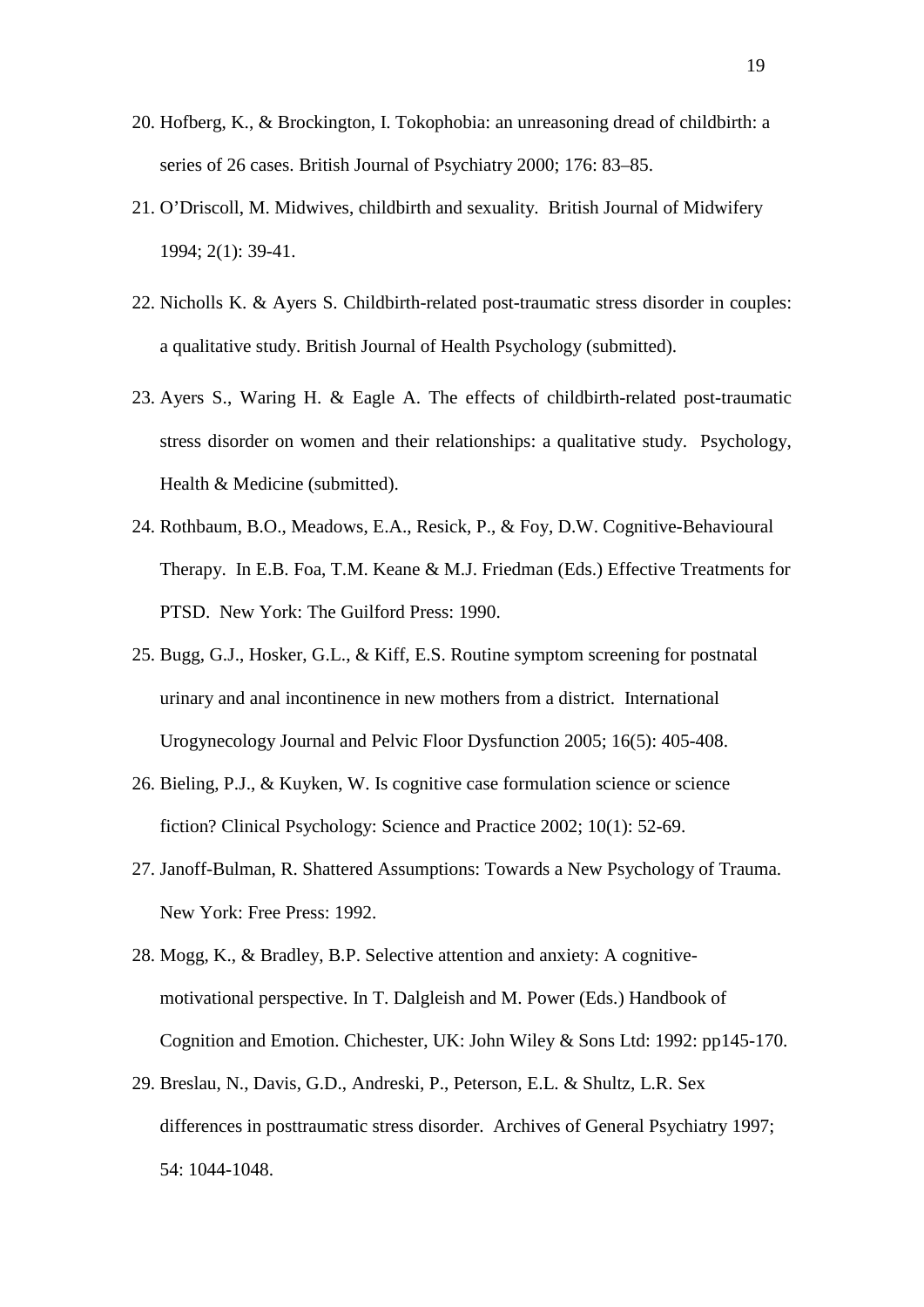- 30. Kessler, R., Sonnega, A., Bromet, E., Hughes, M., & Nelson, C. Posttraumatic stress disorder in the national comorbidity survey. Archives of General Psychiatry 1995; 52: 1048-1060.
- 31. Ryding, E.L., Wiren, W., Johansson, G., Ceder, B., & Dahlstrom, A.M. Group counselling for mothers after emergency caesarean section: A randomized controlled trial of intervention. Birth 2004; 31(4): 247-253.
- 32. Department of Health. Why Mothers Die: Confidential Enquiry into Maternal and Child Health: Improving care for mothers, babies and children 2000-2002. London: RCOG Press: 2004.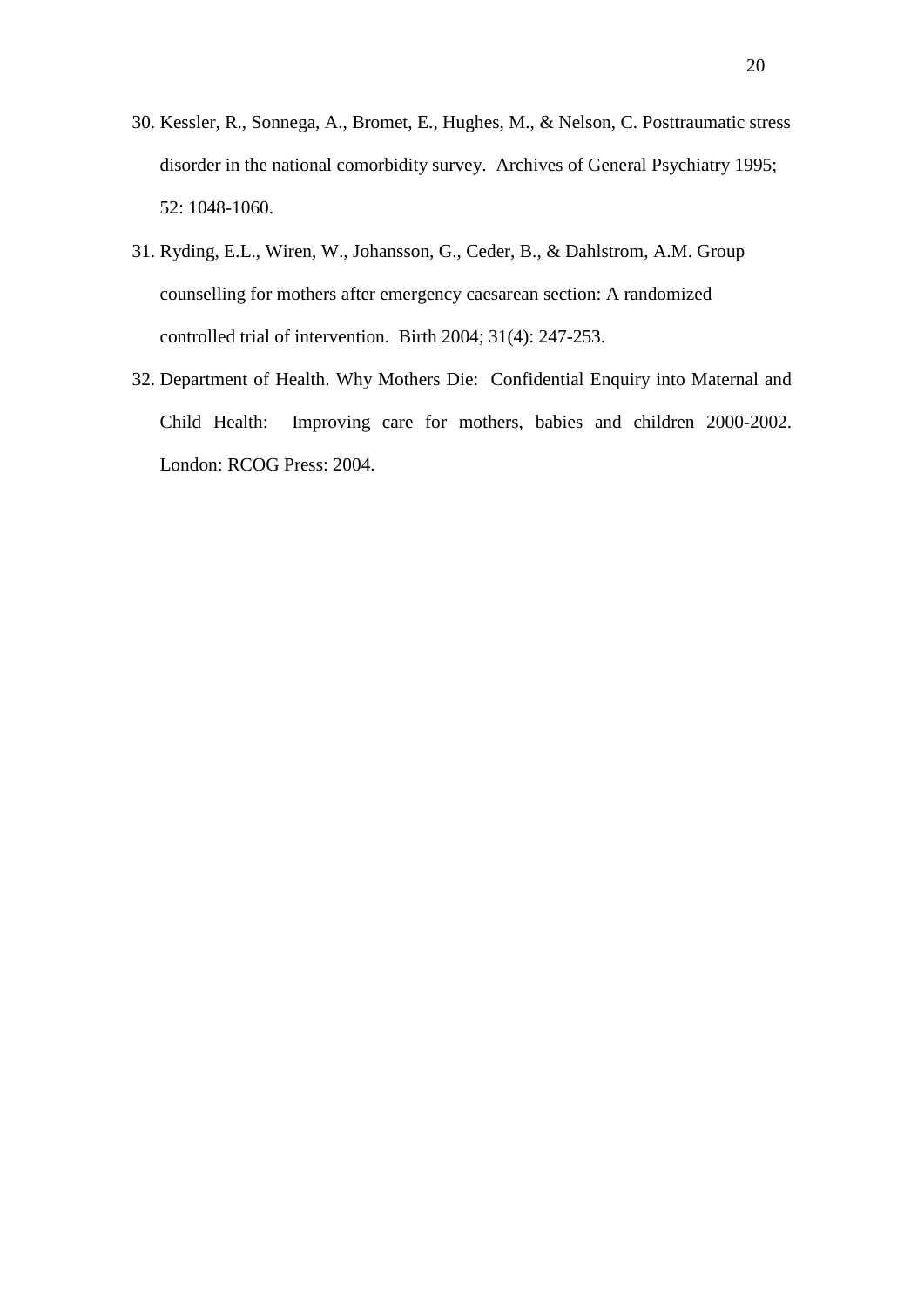#### **Acknowledgements**

The authors gratefully acknowledge the two women and their partners who agreed to have their case and treatment discussed in this article, without whom it would not have been possible.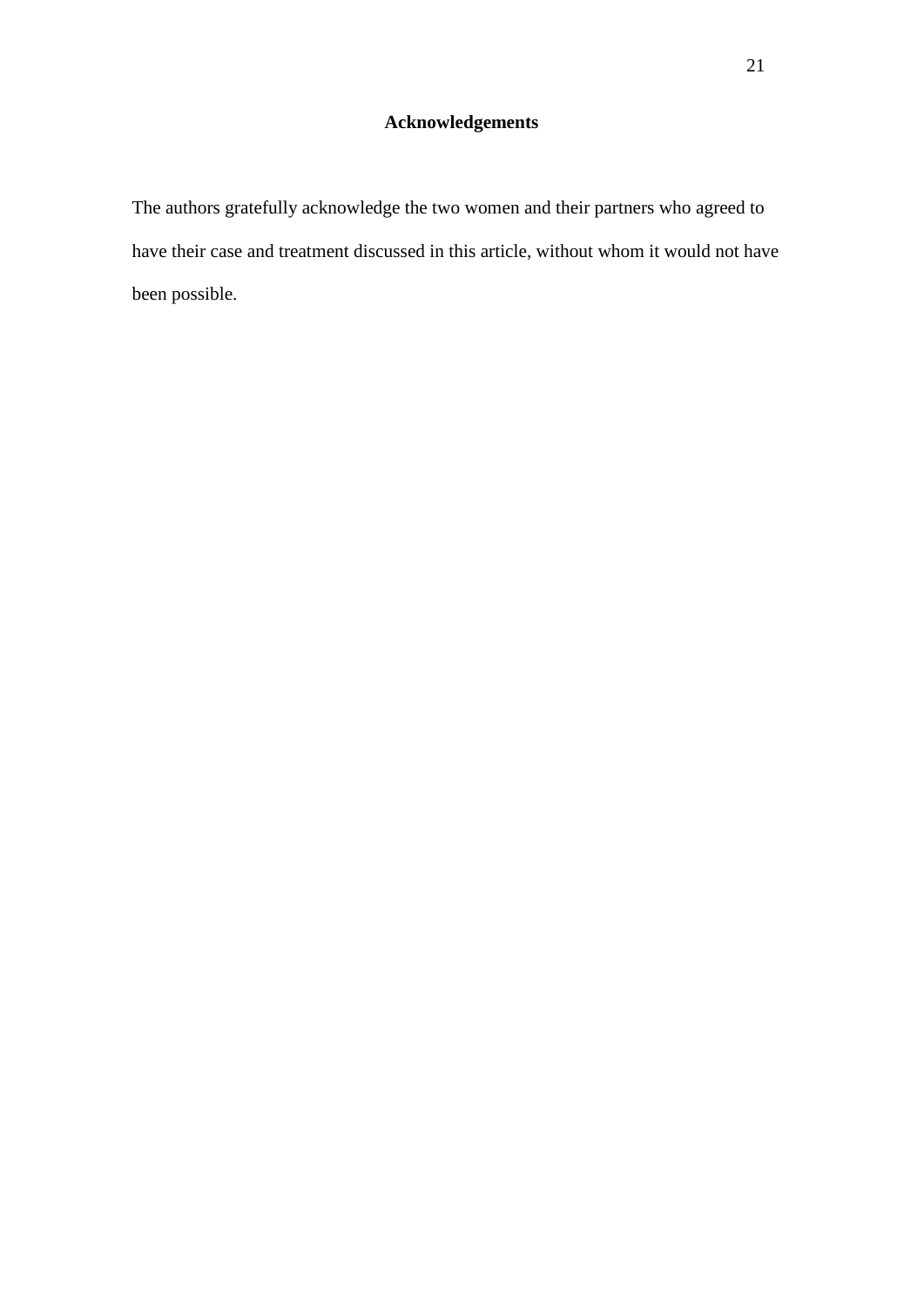